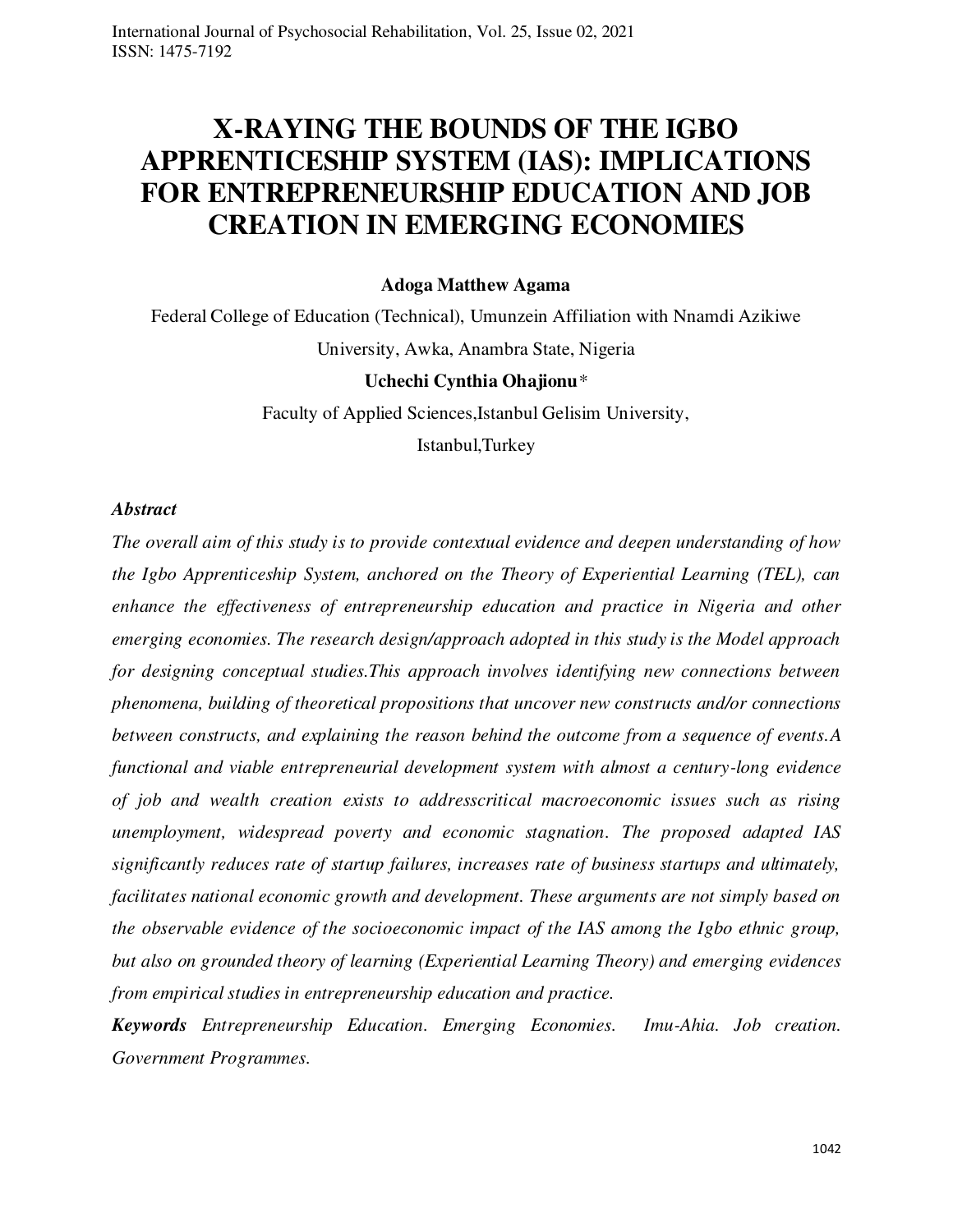#### **1. Introduction and Rationale for the Study**

The pursuit of economic growth and development is a common struggle among all nations, particularly emerging and less-developed nations. However, the realization of real national economic development is largely dependent on the collective economic prosperity of the individual members of the society. Common economic indices used in assessing the strength of national economies include GDP, GDP per capita, unemployment rates, inflation rates, and percentage of population living below the poverty line among others. Nigeria, though reputed as the giant of Africa, has been battling with rising youth unemployment and increasing rate of poverty for decades. During this period, several intervention programmes have been rolled out in an attempt to curtail these economic problems plaguing the country and threatening its rise to real economic dominance in the region. Some of these interventions which are mostly in form of economic empowerment programmes include capacity building programmes (e.g. SURE-P graduate internship scheme and NYSC Skill Acquisition and Entrepreneurship Development), business startup/expansion grants (e.g. the famous YouWIN programme), and social investment schemes (e.g. the current N-Power programme). According to the Nigeria's current Minister of Labour and Employment, Chris Ngige, about fourteen (14) different programmes have been implemented in Nigeria by various administration between 1972 till date aimed at addressing the problem of unemployment (PremiumTimes, 2019), yet no significant impact has been recorded from these programmes. Cumulatively, these programmes have cost the Nigerian government billions of Naira (hundreds of millions of USD) over the last decade. Yet youth unemployment and poverty continues to climb. According to the Nigerian National Bureau of Statistics, 13.9 million Nigerian youth are unemployed (NBS, 2020); see Figure 1 below for a 5 year historical trend of youth unemployment in Nigeria. Meanwhile, the Nigerian National Bureau of Statistics' (NBS) report on Poverty and Inequality in Nigeria for 2019 showed that 41% of the total population i.e. about 82.9 million Nigerians are living below the poverty line of \$381.75 (137,430 Naira) per year (NBS, 2019). According to The World Bank (2020), the number of people in Nigeria living in poverty has increased to 87.9 million (43% of the total population), making Nigeria the country with the largest extreme poverty population in the world.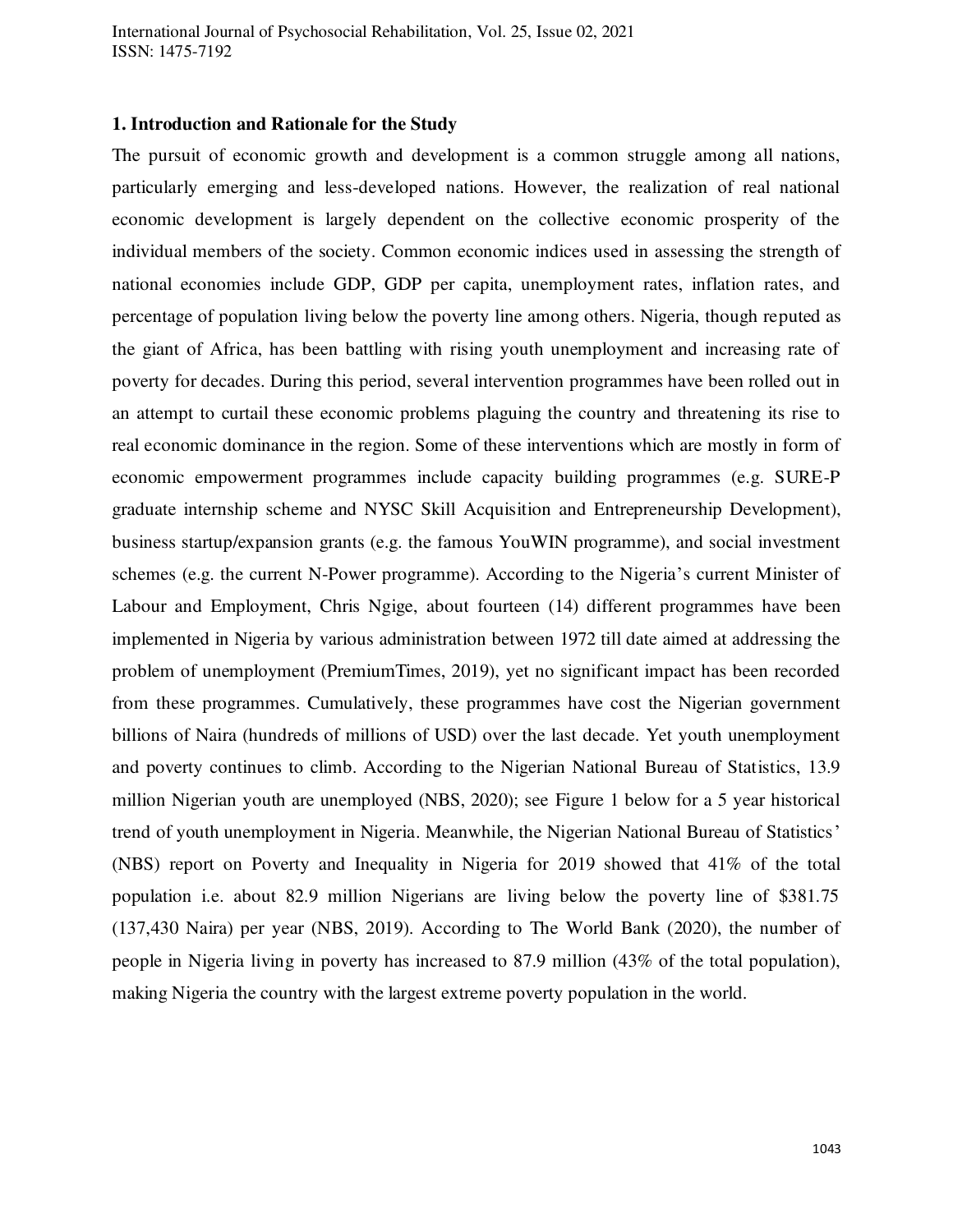

Figure1: Youth unemployment trend in Nigeria 2015-2018) Data Source: NBS (2019)

The introduction of Entrepreneurship Education (EE) into the Nigerian higher educational system effective from 2007/2008 was another strategy towards solving the problem of rising youth unemployment in Nigeria (Moses *et al.,* 2015). While the entrepreneurship education programme was well intended and had enormous potential for job creation, and poverty alleviation among other socioeconomic benefits to the nation, many evaluative studies on the programme have reported the ineffectiveness of the programme (Ayatse, 2013: Olorundare and Kayode, 2014; Okoli, and Allahna, 2014; Aja and Onoh 2018). Most of these studies have attributed the shortcoming of the programme to lack of practical components among other factors. Consequently, the graduates are not well equipped with the entrepreneurial capabilities to effectively harness the resources and opportunities in the environment towards successful venture creation, employment generation, poverty alleviation and other related goals.

With an average annual population growth rate of 2.6%, Nigeria will become the world's third largest country by 2050; rising youth unemployment and growing number of populace living in poverty are socioeconomic vices that require urgent and decisive attention in Nigeria. The current high rate of crimes and criminality, such as kidnappings, armed robbery, mass murders, militancy, insurgency, and drug abuse in the country have been attributed largely to youth unemployment. There is an urgent need to explore alternative approaches to enhancing the effectiveness of entrepreneurship development programmes in Nigeria. While several articles have been written on the IAS, none has provided an in-depth review in the manner done in this study. Hence, this study contributes to filling a practical knowledge gap in the body of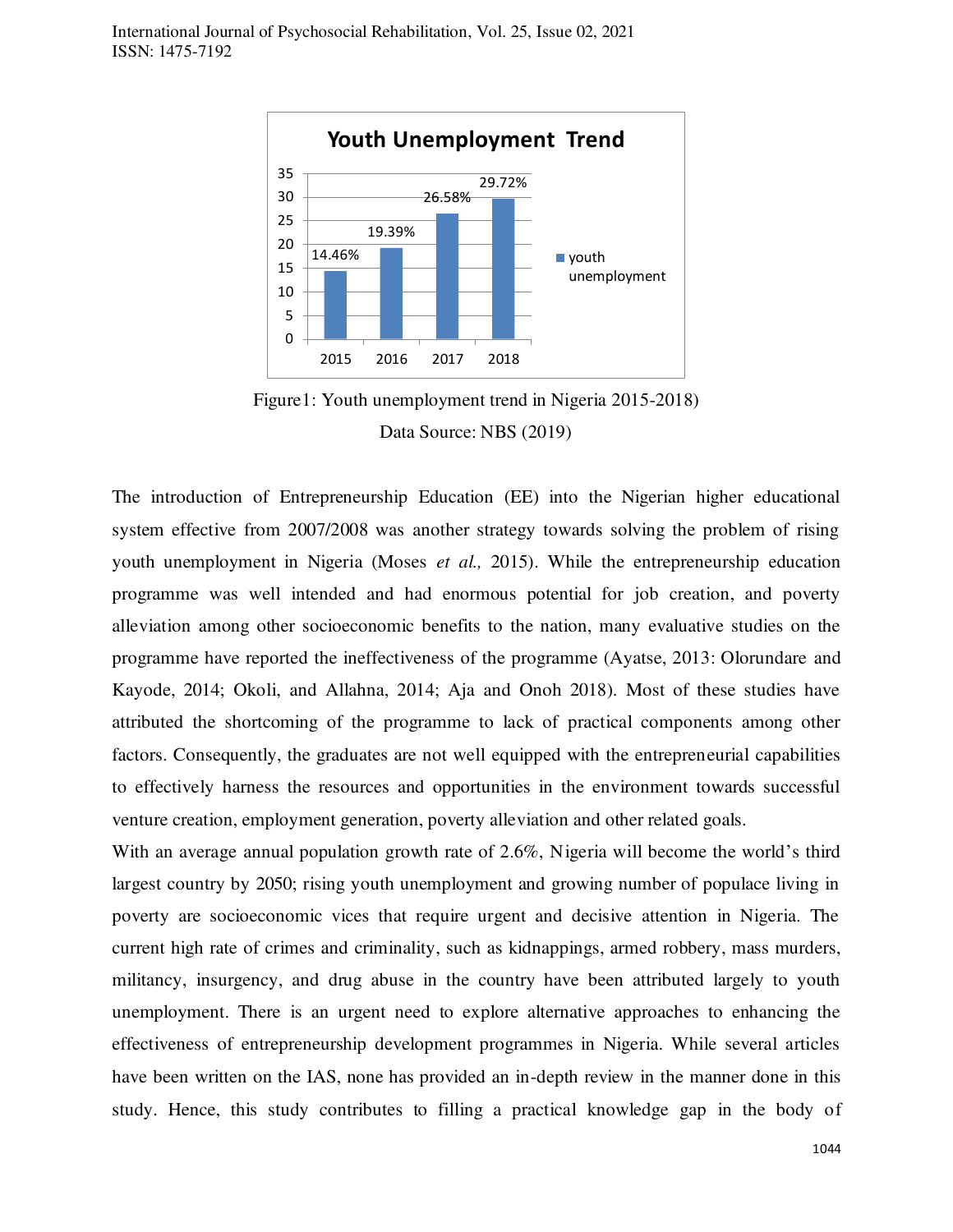knowledge in entrepreneurship education by deepening understanding of how the Igbo Apprenticeship System (IAS) works and how it can be adapted and integrated as a practice component in entrepreneurship education programmes in Nigeria and other emerging economies.

## **1.1 Objectives of the Study**

The overall aim of this study is to provide greater contextual evidence as well as to enhance the understanding of how the Igbo Apprenticeship System (IAS) works and how it can enhance the effectiveness of entrepreneurship development programmes in emerging and less developed economies. Specifically, this study seeks to:

- I. Explore the origin, philosophy and model of operation of the Igbo Apprenticeship System.
- II. Identify and examine the strengths and defects of the Igbo Apprenticeship System.
- III. Position IAS as a prospective alternative practice component for entrepreneurship education in developing and less developed countries.

## **2. Overview of the Igbo Apprenticeship System/Programme**

The Igbo indigenous apprenticeship system - *imu-olu* which means 'learning work' is of two dimensions; one is *imu-ahia* meaning 'learning trade' and the other is *imu-olu* which means 'learning a skilled work'. The only difference between the two is that, while the former is focused on learning the rudiments of trade and commerce, the latter is focused on acquiring a handicraft. However, the concept, principles and practices of both dimensions are basically the same. Basically, the IAS is a form of business incubation system, originated and practiced by the Igbo ethnic group of Nigeria. It is an indigenous model of job and wealth creation practiced by the Igbos (Kanu, 2019). The Igbo people of Nigeria are the third largest ethnic group in country and they occupy the south-eastern geographical region of the country (Njokwu, 1990). They are well revered for their enterprising prowess both within Nigeria and beyond. They speak the same language (the Igbo language) which even though has developed into different dialects is still understood by all Igbos. The Igbos according to Isichei (1976) originated from the areas referred to as the Igbo-heartland which include – Okigwe, Orlu, Owerri, and Awka towns. The Igbo ethnic group makes up the five south-eastern states of Nigeria namely, Abia, Anambra, Ebonyi, Enugu and Imo states. In spite of the geopolitical divisions, the Igbos share similar cultural patterns, which are based on similar cults and socio-cultural institutions.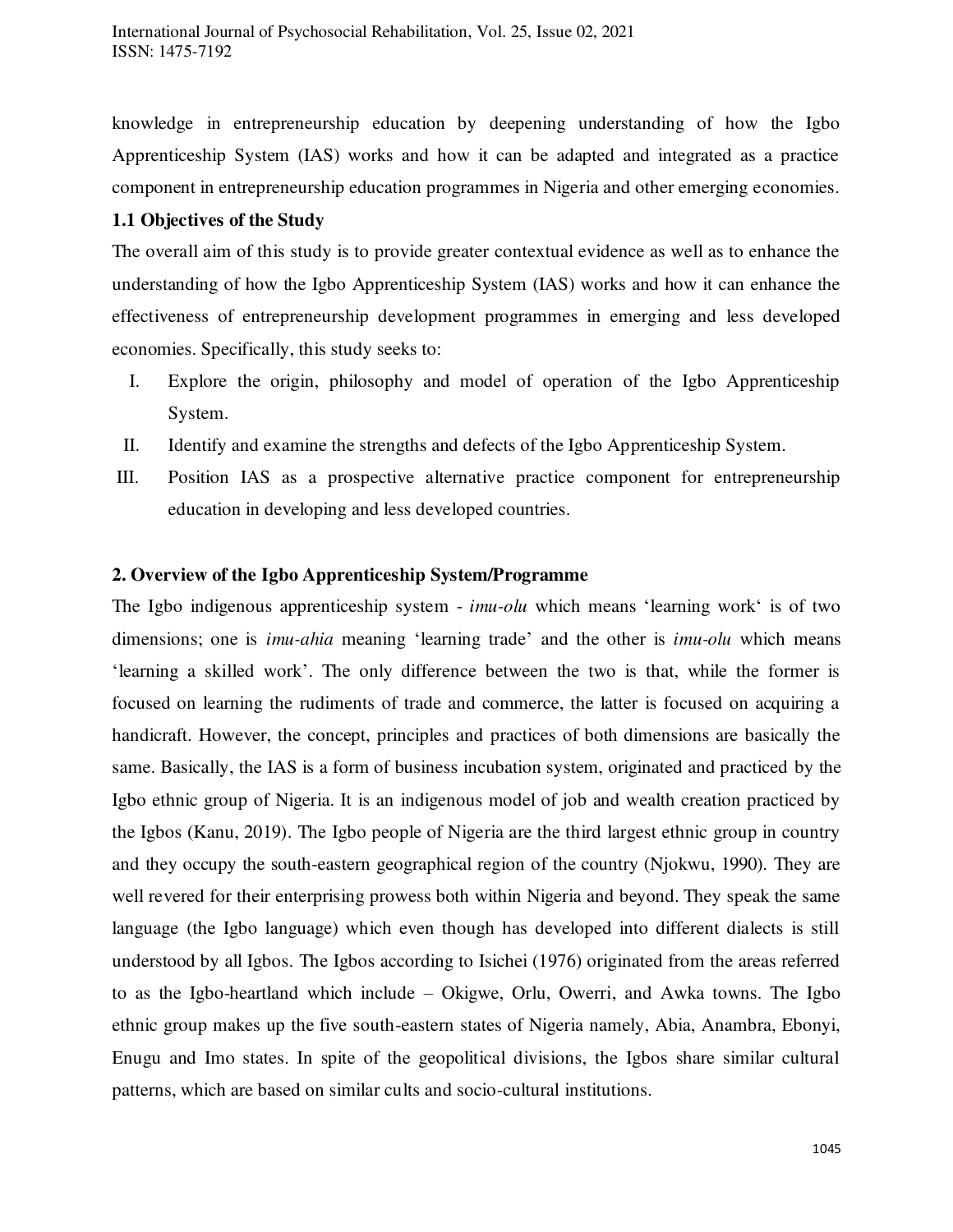The history of the IAS dates back to almost a century ago. Based on the principle of sharedprosperity, the system was designed to build a wealthy society and not a few wealthy individuals among poor masses. This system does not fit well into the conventional economic systems such as capitalism, socialism, or communism; it is simply an economic system of its own, dominated with micro-small-medium enterprises and very few or no conglomerates. In a nutshell, the IAS is a business incubation system whereby an apprentice learns a trade under the guidance and mentorship of a master (usually an established businessman) for several years, at the end of which the master is obligated to set the apprentice up in the same line of business and see to it that he succeeds. Crescent (2019) cited in Kanu (2019) defined the IAS as an unpaid business incubation system where a trainee learns business from the master for a certain period, usually between 5-8 years, at the end of which the trainee gets financial, technical and social support needed to startup their own business. A more elaborate description of the system is provided by Aleke (2018), he described the IAS as a system whereby an established businessman takes in young boys as apprentices, usually from his hometown and give them an informal, practical business education with the intention to set them up in the same line of business at the completion of the apprenticeship tenure. The IAS has been a proven strategy for job and wealth creation and an effective incubator for entrepreneurs among the Igbo people for decades.

## **2.1 Goals of the IAS**

There are two main goals (motivation) behind the invention of the IAS. Firstly it was originally invented and intended to prevent extreme poverty and inequality in the society (Ndubuisi, 2019). Secondly, it was invented partly to get every able bodied Igbo youth productively engaged in order to discourage laziness and idleness - two traits greatly abhorred by the Igbo culture.

## **2.2 Fundamental Principles of the IAS**

An economic model of job and wealth creation that has continued to deliver results for decades must be anchored firmly on something fundamental and profound. According to Kanu (2019), three fundamental principles have shaped and sustained the IAS over the years, and they are: the Igbo philosophy of resilience; the Igbo Social Construction of reality; and the Igbo think-home ideology.

## a. Igbo Social Construction of Reality

Kalu (1978) defined 'social construction of reality' as the entire constellation of shared beliefs, values, techniques, and so on among members of a given community. In other words, it means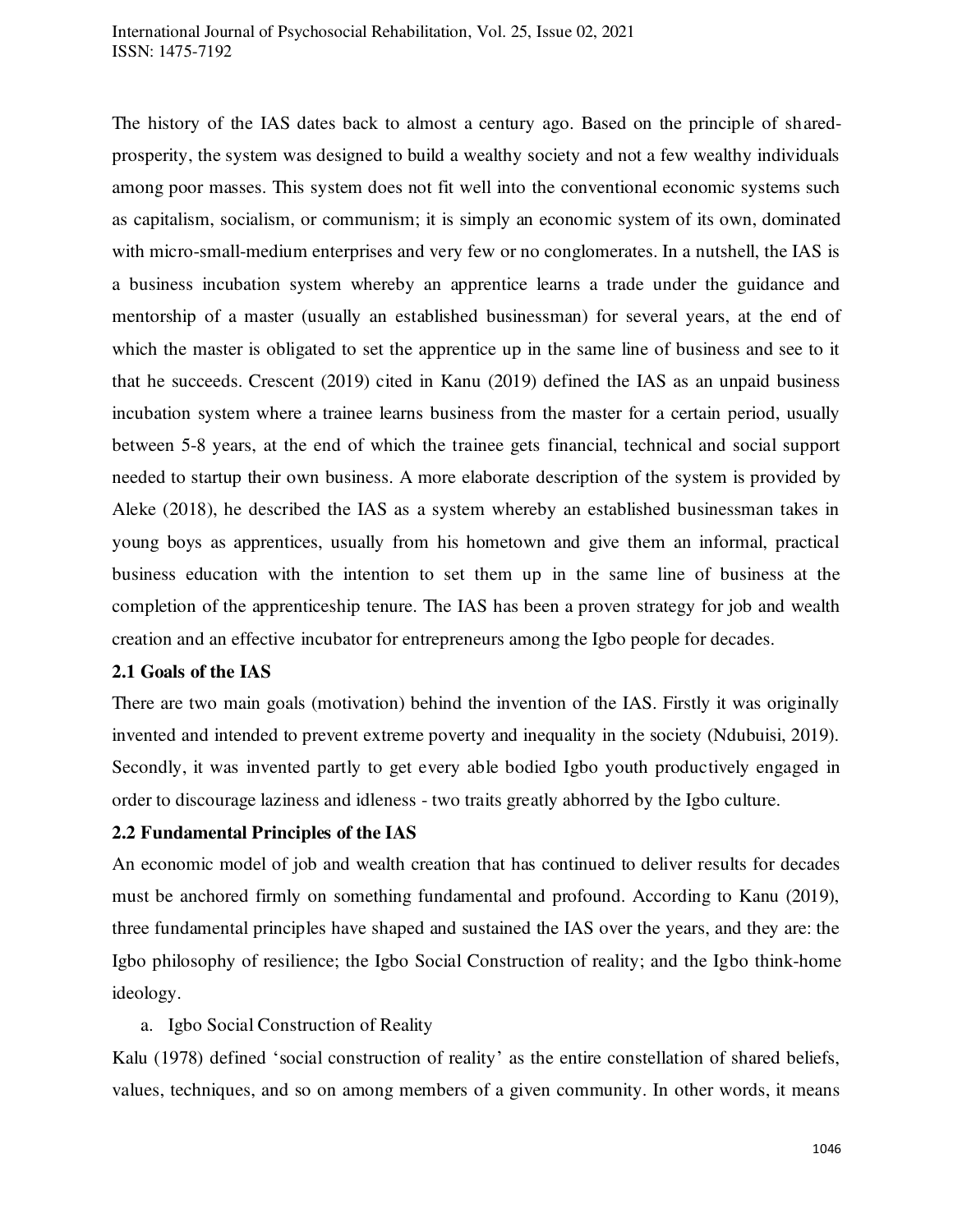the shared worldview held by members of a group. One of such shared perspectives of life among the Igbo people that is relevant to this study is the notion that '*onye aghana nwanne ya'* (meaning - no one leaves their siblings behind). This cosmology among the Igbos emphasizes the values of kinship and sense of community and this has been emphasized through several Igbo proverbs such as - *when spiders unite, they can tie a lion; it takes a village to raise a child; sticks in a bundle cannot be (easily) broken;* and *a tree does not make a forest* among others. In essence, individual success that does not engender the success of others is not considered real success. Hence, when an Igbo man is successful in his business, he is obligated to help other members of his community to become successful as well.

#### b. Igbo Philosophy of Resilience

The Igbo people are well known for their resilient and persevering spirit; the ability to adapt and endure well in the face of adversity. They accept and embrace the fact that difficulties are inevitable parts of life (and business) and in order to survive and thrive, one must face and overcome difficulties. This philosophy according to Oguejiofor (2010) largely shapes the attitude of the Igbos towards life (and business); to the Igbos, overcoming adversities and succeeding in business is unavoidable for survival. This view is corroborated by Nwala (1998) who asserted that the desire for life and its preservation is perceived as the supreme good among the Igbos and all other things should serve to realize this supreme good. This is why the Igbos endure and adapt to any environment or conditions no matter how unpleasant or difficult in other to achieve their goal. This quality was well demonstrated by how the Igbos bounced back from the devastation of the Nigeria Civil War (Biafra War) that left them with nothing but £20 per person to start life with. This shared trait among the Igbos is based on a shared belief that one needs to achieve economic success in order to be accepted into the *community of life* both on earth and in the afterlife (Kanu, 2019). The Igbos generally have a positive attitude towards difficulties, sufferings or struggles associated with working to make money; and this helps strengthen their resolve to keep at what they are doing until they succeed. Hence, this common saying in Igbo – '*onye obula choro ihe mara mma ga adi nkwadobe ituchara ya okpofu n'ihi na o dighi ije oma na-ada n'elu'* (which means 'one who desires a great thing must be ready to work hard for it').

## c. Igbo think-home Ideology

The philosophy of *'cheta uno'* which means 'think home' resonated more with the Igbos after the Biafra War left them high and dry (Kanu, 2019). The *think home ideology* entails been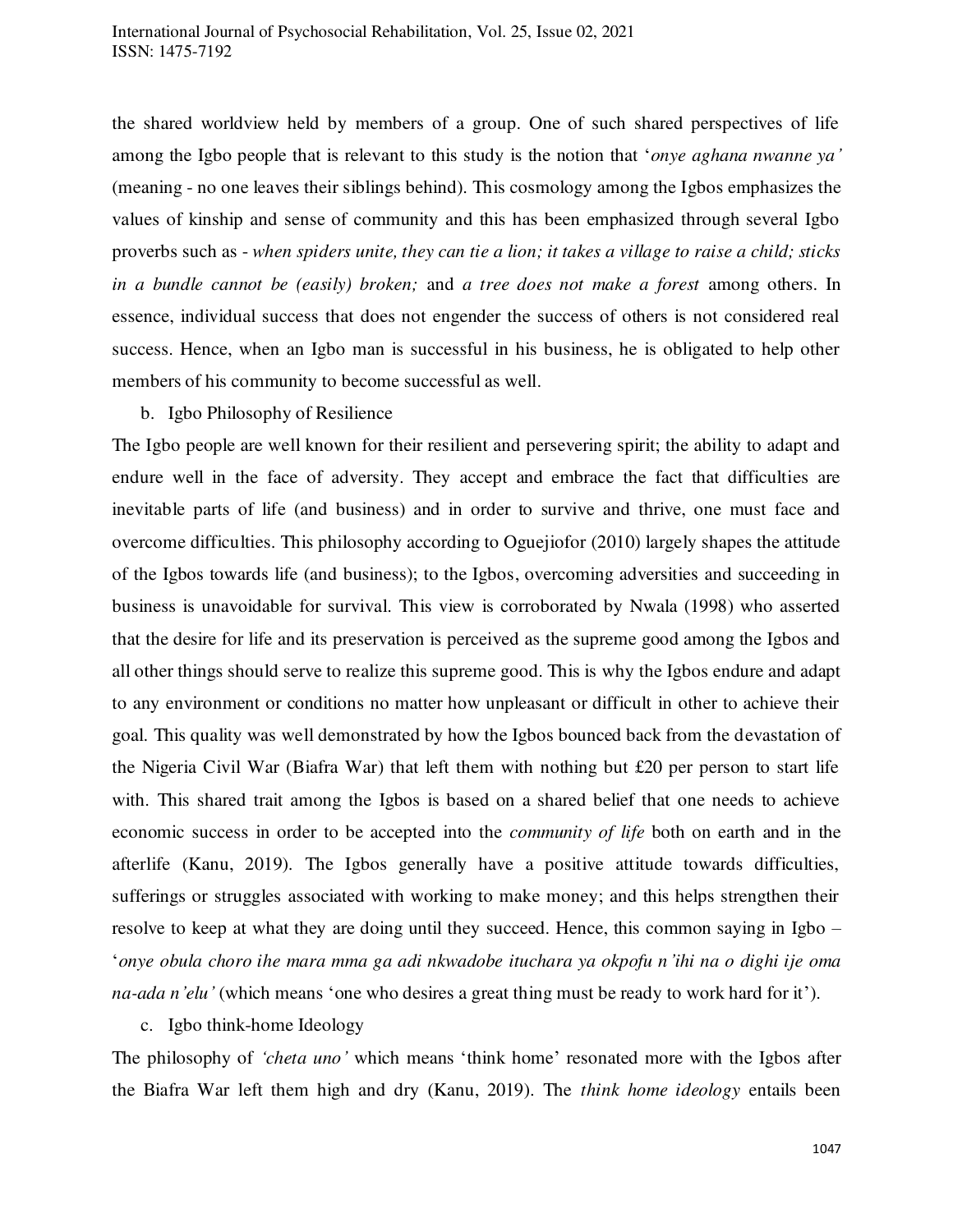conscious of their identity and heritage and having a sense of belongingness. The devastating aftermath of the Biafra War taught the Igbos the importance of identifying with their roots and having assets in their homeland. This ideology is emphasized through common Igbo sayings such as '*aku ruo uno'* meaning the 'wealth must reach home'. Guided by this ideology, no matter how successful an Igbo person is out there, if he does not have assets at home or visit home to associate with his kinsmen, he is referred to as *efulefu* which means 'the lost one'. Hence, Igbos living outside their homelands make efforts to *think home* in different ways; some ensure they build a house in their village even if no one is living in it, others visit home regularly especially during festivals, while others form or join Igbo associations where they are based in order to maintain that sense of identity and community with their roots.

## **2.3 Model of Operation of IAS**

The model of operation of the IAS (i.e. how the system works) consists of three broad stages namely, adoption, incubation, and settlement; this is illustrated in Figure 2 below:

## Figure 2: Model of Operation of IAS

## **2.3.1 Adoption**

This stage consists of the preliminary steps involved in establishing the apprentice-master relationship (recruitment of the apprentice) and the introduction of the apprentice to the masters business. Typically, an established businessman travels to his hometown to seek out and to select a young boy (or boys), usually among his kinsmen who will become an apprentice under his guidance and mentorship. He will first of all approach the parent of the boy to request for their son to be taken in as an apprentice. The parents will typically give their consent and an agreement will be reached in principle in terms of duration of apprenticeship. No legal documents or written agreements are involved (Neuwirth, 2018). The apprentice, when taken in, lives under the care (accommodation and feeding) of the master and is introduced to the business, given orientation and told his duties in the day-to-day operations of the master's business.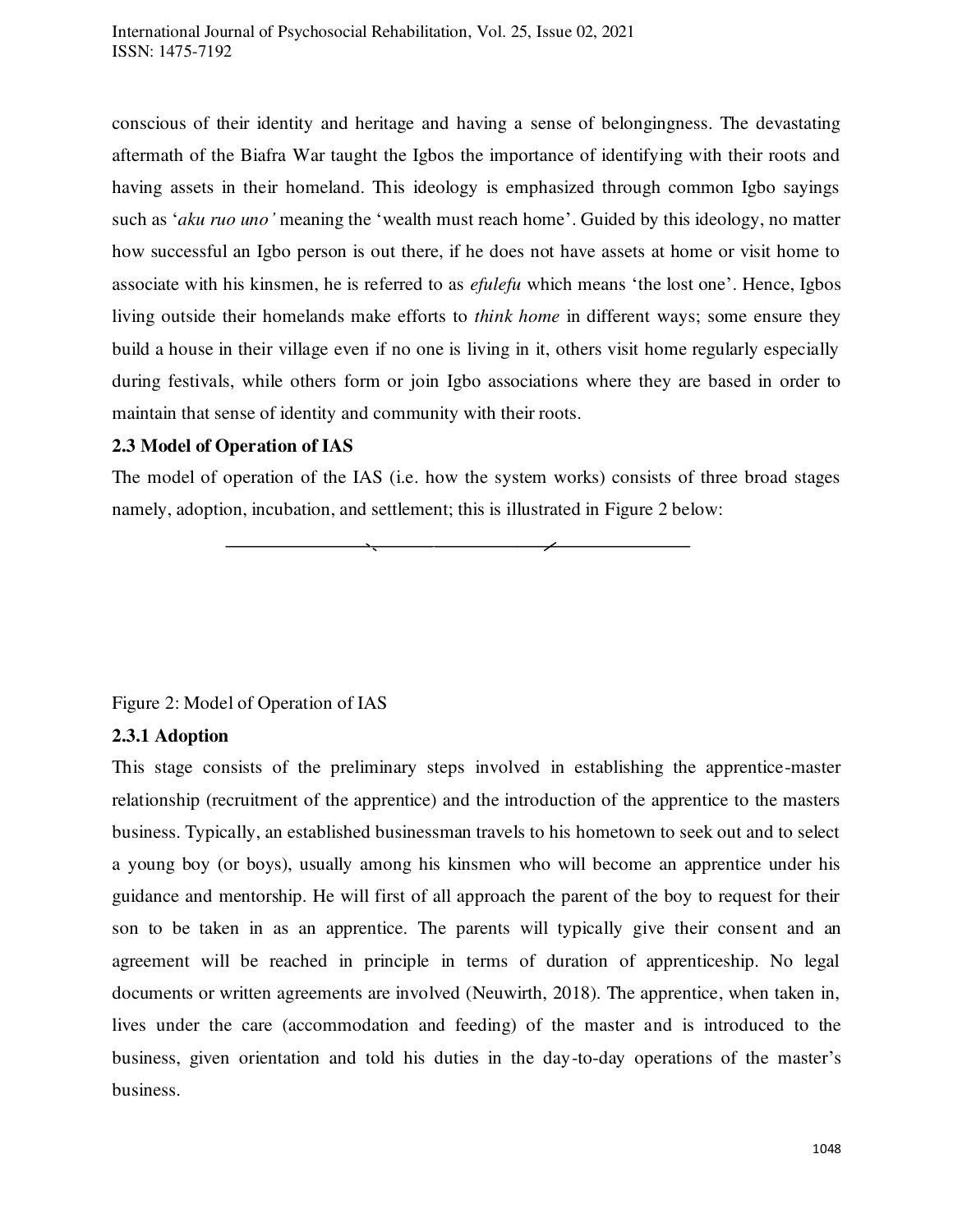## **2.3.2 Incubation**

This is where the actual business training happens; where the master provides informal hands-on business training and mentorship to the apprentice. There is no formal curriculum guiding the training of the apprentice. The training begins with assigning basic tasks in the business to the apprentice. As the apprentice exhibit mastery of these simple tasks, more challenging tasks are assigned to him. The training process is almost entirely based on *learning-by-doing* model. Through this model, the apprentice is being exposed to and prepared for future realities - the unforgiving and brutal world of business. As the apprentice continue to prove himself ready for weightier responsibilities, the master begins to allow him some level of freedom and independence in the running of the business. In some cases, the master might open another branch and task the apprentice with managing it. While such expansion benefits the master through increased sales and profits, it allows the apprentice to develop stronger sense of independence, entrepreneurial self-efficacy and mindset, and relevant business management skills which are critical for his success in the future. The duration of the training varies between five to eight years depending on the nature of business involved and the learning ability of the apprentice.

#### **2.3.3 Settlement**

At the completion of the apprenticeship tenure, the master is obligated to '*settle'* the apprentice. The concept of 'settlement' here implies that the master will give the apprentice startup capital along with all the support the apprentice needs to get his own business started successfully. There is usually no stated or agreed amount of money to be given as settlement, however, it behoves on the master to give an amount large enough to get the apprentice decently setup in the same line of business. The master also provides other forms of support to facilitate smooth take off of the apprentice's new venture. Some examples of these supports such as- giving away part of his market share to the apprentice, providing up to two years of accommodation allowance for the apprentice, give the apprentice access to their business network, and so on. All these support is given in order to lessen troubles associated with starting-up and to enhance the apprentice's prospects of survival and success. The settlement usually involves a ceremony which marks the successful completion of the apprenticeship and the graduation of the apprentice. Once the apprentice is well established in his new business, he will then go back to his hometown to pick someone who will be his apprentice, and so goes the endless cycle of the IAS. Meanwhile, as the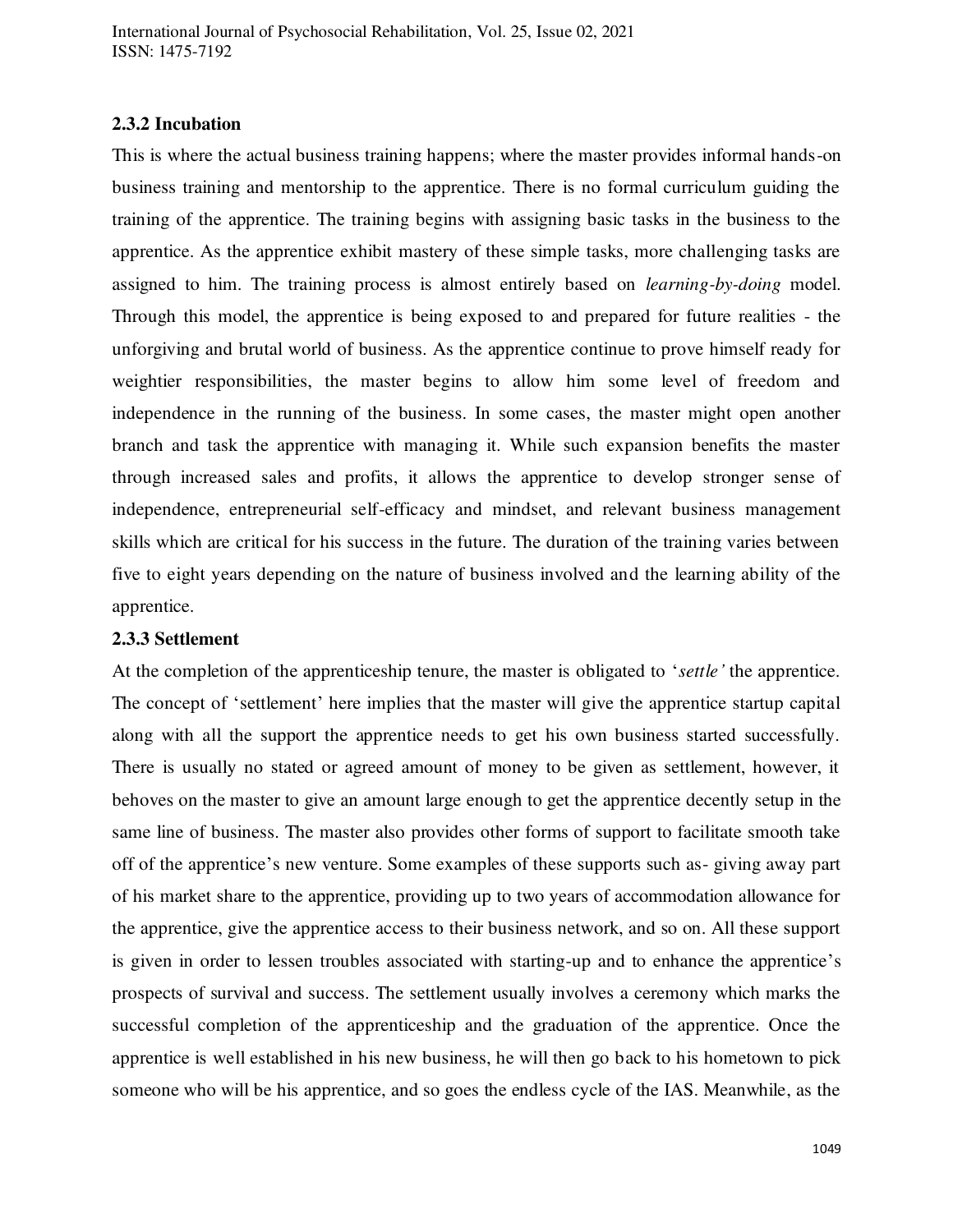settlement date of the apprentice is approaching, the master will take in another apprentice to start learning the trade and as a replacement for the graduating apprentice when he leaves.

## **2.4 Key Success Factors of the IAS**

Even though the IAS has no legal documents or written agreements to guide the system, the model has been very effective over the years. Below are some of the factors that ensure the success of the system:

- i. The trainee is conscious of the fact that his success in life depends on the success of the master's business. Hence, he puts in his best efforts and handles the master's business carefully and dutifully to ensure the success of the master's business.
- ii. According to Okoro (2018), the fear that the apprenticeship arrangement might be terminated in the event of an established act of theft, diversion or wasteful use of the master's money makes the apprentice to avoid any behavior that could lead to the termination of the apprenticeship.
- iii. The fear of a ruined reputation and its attendant consequence makes the master feel obligated to settle the apprentice and not dismiss him on flimsy grounds or fail to settle the apprentice at the completion of the agreed tenure.
- iv. Chinweuba and Ezeugwu (2017) suggested a cultural factor that inspires the loyal service of the apprentice to the master. He asserts that the devotion of the apprentice to the master is motivated by an Igbo cosmological belief which is captured in a popular Igbo saying that '*onye fee Eze, Ezeeruo ya aka',* which means 'he who serves the king shall be king thereafter'. Hence, the devoted service to the master is done with an anticipation to receive the same faithful service from his apprentice in the future.

## **2.5 Strengths and Defects of the IAS**

The review of the IAS has revealed what makes the system robust and also some of its defects. These strengths and defects are presented in Table 1 below:

| <b>STRENGTHS</b>                       | <b>DEFECTS</b>                                                                                |
|----------------------------------------|-----------------------------------------------------------------------------------------------|
|                                        | • The IAS significantly reduces rates of $\bullet$ Most apprentices are dropouts from primary |
| startup/business failure. Given the    | or junior secondary schools, this could be a                                                  |
| rigorous, hands-on training and direct | source of disadvantage in today's modern                                                      |

Table 1: Strengths and defects of the IAS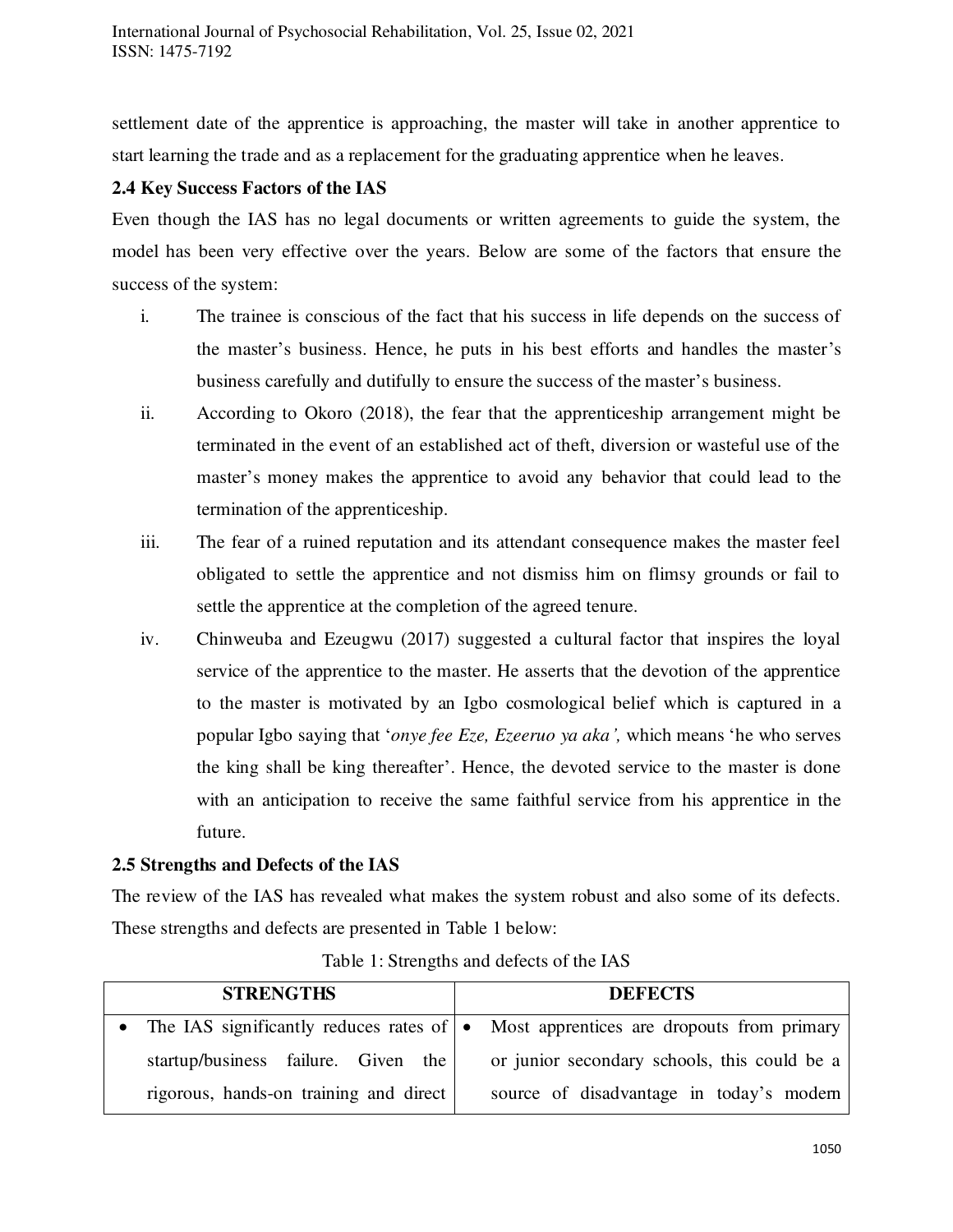mentorship involved in the incubation stage of the programme, failure rates are extremely low.

- Guaranteed startup capital and support. At the completion of the apprenticeship, the apprentice gets a startup package.
- Learn-by-doing model. The 100 percent hands-on training and real life learning experience makes the system very effective.
- Firsthand business mentorship. Direct everyday mentorship and guidance from the master significantly enhances the effectiveness of the system.
- No monetary cost on the part of the  $\bullet$ apprentice. No training fee and or living expenses for the apprentice.
- Evidence of enduring success abound; proving that the IAS is a very efficient, effective and sustainable model for job creation and poverty eradication.

business landscape.

- Lack of proper legal framework to protect the interest of both parties in the face of emerging issues of cunning masters and shrewd apprentices.
- Lack of formal structures, processes and systems.
- Relies on learn-by-imitation which limits capacity for innovation and creativity.
- Challenge of limited scale in terms of job creation largely due to the relatively long duration of the apprenticeship cycle.
- Rooted and thrives on commerce buying and selling with little opportunity and motivation for differentiation, innovation or R&D.
	- The system is threatened by modern day business practices of trade secrets and noncompete clauses. It is difficult to find a business willing to expose its core business secret (and access to clientele) to an apprentice – who is a future competitor.

## **3. Review of Empirical Studies on the Effect of IAS**

Ekesiobi and Dimnwobi (2020) carried out an empirically study to assess the effect of the Igbo Entrepreneurship Model (i.e. Igbo Apprenticeship system) on enterprise performance (business survival rates, income growth, access to trade credit, ease of customer acquisition, etc) of participants and non-participants of the IEM. Using a sample size of 1187, Propensity Score Matching (PSM) technique was employed to estimate the effects of treatment on the treated and control groups. The study reported that entrepreneurs who went through the IEM record higher business growth rate, business survival rate, and access to trade and informal credit. Utilizing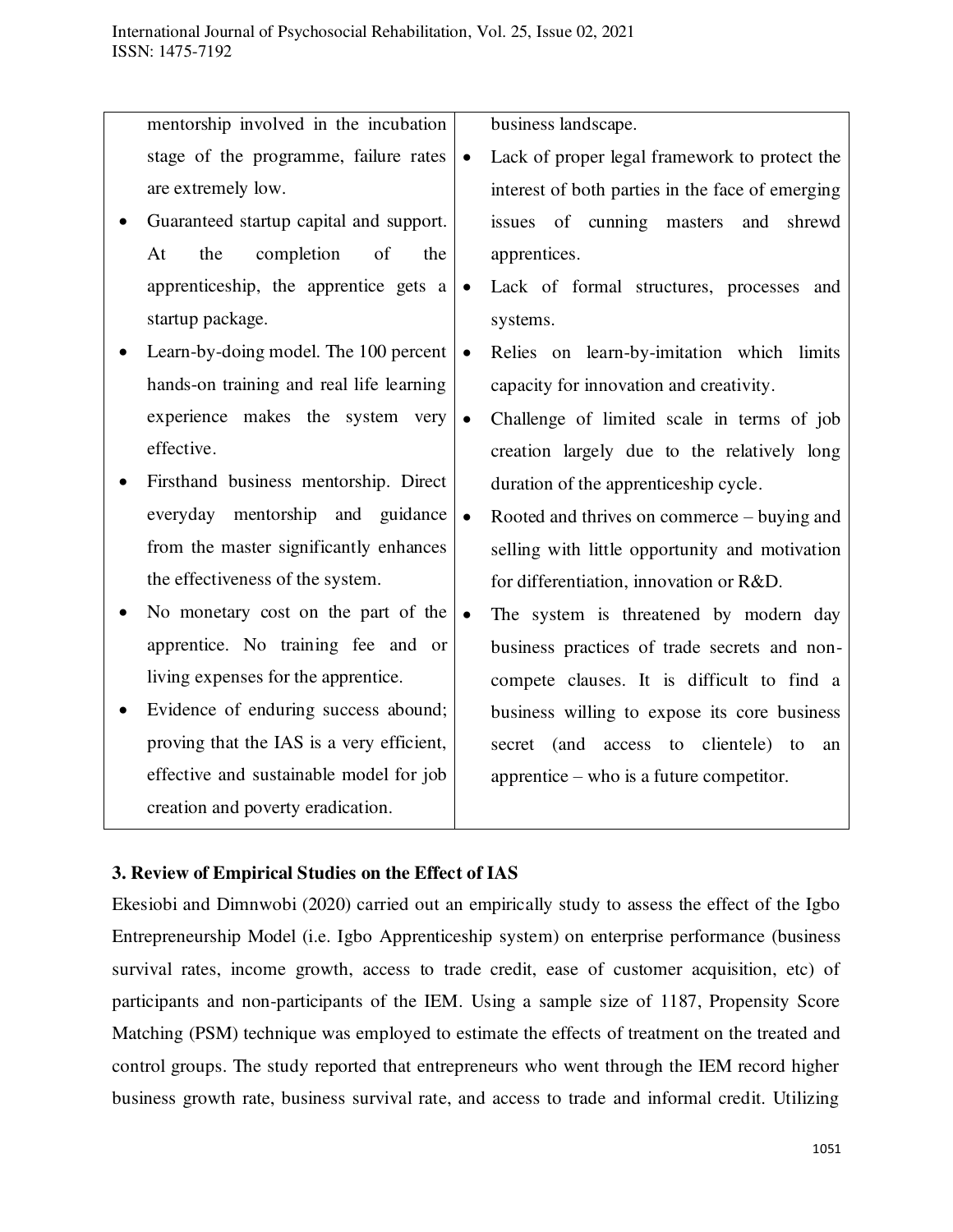data from 251 Igbo entrepreneurs Ugbaja (2019) reported that the IAS drives entrepreneurial activities, stimulates self-employment, and can be useful for tackling the problem of youth unemployment in Nigeria. Similar findings were reported by Igwe *et al*., (2018) using key informant interview approach with 50 participants across the five South-Eastern States of Nigeria.

An analytical investigation was done by Chinweuba and Ezeugwu (2017) with the aim to ascertain the peculiar sources, conditions and competencies that are pivotal to the increasing socio-economic ascendancy of the Igbo people. The findings of the study attributed the superior entrepreneurial performance of the Igbos to the economic culture and values of the Igbos which is the keystone of the IAS. This finding is consistent with other literatures which suggest that culture influences the practices of entrepreneurship (Cullen, 2019; Anderson and Ronteau, 2017; Klyver and Foley, 2012). Furthermore, a study by Obunike (2016) using data obtained from 107 entrepreneurs finds that the IAS facilitates fund raising for start-ups, and significantly improves business performance in terms of marketing, networking and profitability. This assertion is supported by the findings of Tehseen and Anderson (2020) in their study on culture and entrepreneurial competences in Malaysia where they found cultural dispositions to have positive impact on business growth.

In a similar study, Orugun and Nafiu (2014) assessed the impact of the IAS on the business success of the Igbos and also the effect of the entrepreneurial behaviours of the Igbos on Nigeria's economic growth. The findings of the study affirmed that the IAS is extremely instrumental to their superior business performance and that the entrepreneurial behaviours of the Igbos contribute immensely to the economic growth of the country. They concluded that the increasing numbers of small, medium and large scale enterprises which are responsible for the growth of Nigerian economy are owned and managed mostly by the Igbo people. This conclusion is supported by a study which reported that  $74\%$  of investments in Lagos state – the commercial capital of Nigeria, are owned by the Igbos, while the rest is owned by Hausa-Fulani (5%), non Nigerians (15%), other Nigerians (5%) and the Yorubas (1%) (Maliga, 2013).

## **3.1 Pedagogical Techniques in Entrepreneurship Education**

Several empirical studies in entrepreneurship education were reviewed to determine the optimal pedagogical approaches in delivering entrepreneurship education. Among these studies are Ahmad, Bakar, and Ahmad's (2018) study that evaluated teaching methods in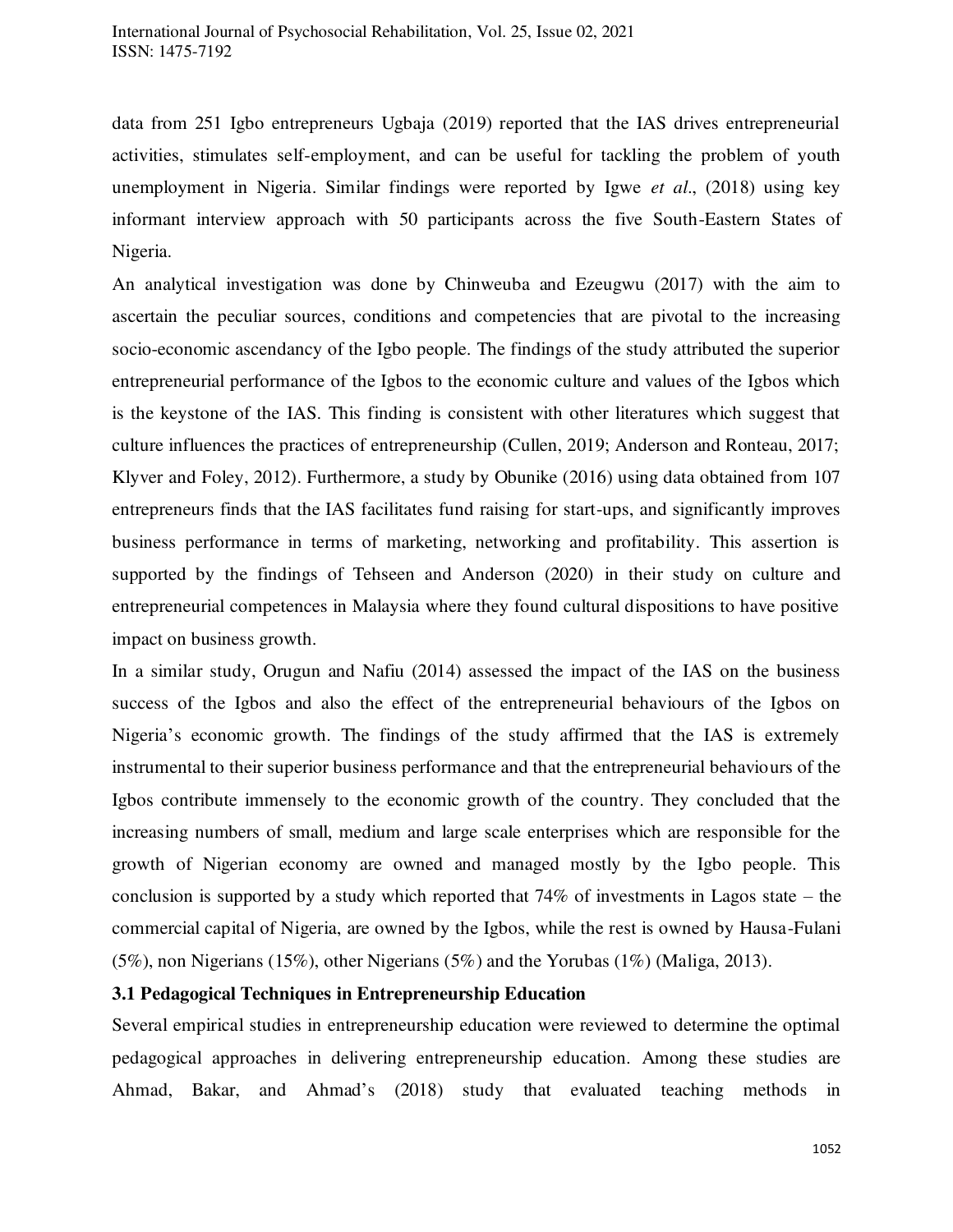entrepreneurship.They concluded that no single teaching method is adequate for achieving the learning outcomes of entrepreneurship education. Hence, they recommended a balanced combination of theory and practice methods. Another study by Ruhi (2015) also proposed a combination of several methods including lectures, case studies, demos, simulations, capstone projects among others, but with emphasis on experiential learning. Perusso and Baaken (2020) studied the relative effectiveness of the three most common methods used to introduce practice into the business education which are case methods, internships and Problem Based Learning (PBL). Their findings showed PBL method to be the best suited for introducing practice into entrepreneurship education. Hence, he recommended adapted version of PBL as the most effective means of incorporating practice into entrepreneurship education.

Malek and Nayel (2020) studied the perception of two hundred and twenty academic staffs from business faculties of ten public universities on the adoption of business incubators by higher educational institutions. Their findings showed a vast consensus among respondents that the idea will be of great benefit. However, when Iyortsuun*et al*., (2020) tested the effect of the use of incubation resources within the university on students' attitude towards entrepreneurship, it was not significant. This was speculated to be due to lack of or inadequate resources in the incubators. A study by Bandera*et al*., (2018) investigated the effects of technology-supported and experiential entrepreneurship education on learners' intention and attitude towards risks. It was found that the learners risk tolerance increased significantly after exposure to the incubators (actual startups within the Enterprise Development Center). This finding implies that exposing students to the actual entrepreneurship experiences and tools could increase tolerance for risks associated with venture startup, and this increased risk-taking tendency is a more significant measure of the success of entrepreneurship education than entrepreneurial intention.

## **3.2Experiential Learning Theory (ELT)**

The IAS is grounded in the experiential learning theory (ELT) which is rooted in theories of human learning and it provides a compelling basis for effective education and learning (Kolb, 1984; Kolb and Kolb, 2008). ELT emphasizes the idea that people learn through their own experiences and discoveries; these experiences therefore affect their cognitive development and influence how they grasp knowledge, (Kolb, 1984). Among the four typologies of experiential learning proposed by Kolb, (1984); Kolb and Kolb, (2005a), the IAS fits perfectly into the *active experimentation* (AE) typology. The active experimentation involves learning by doing (which is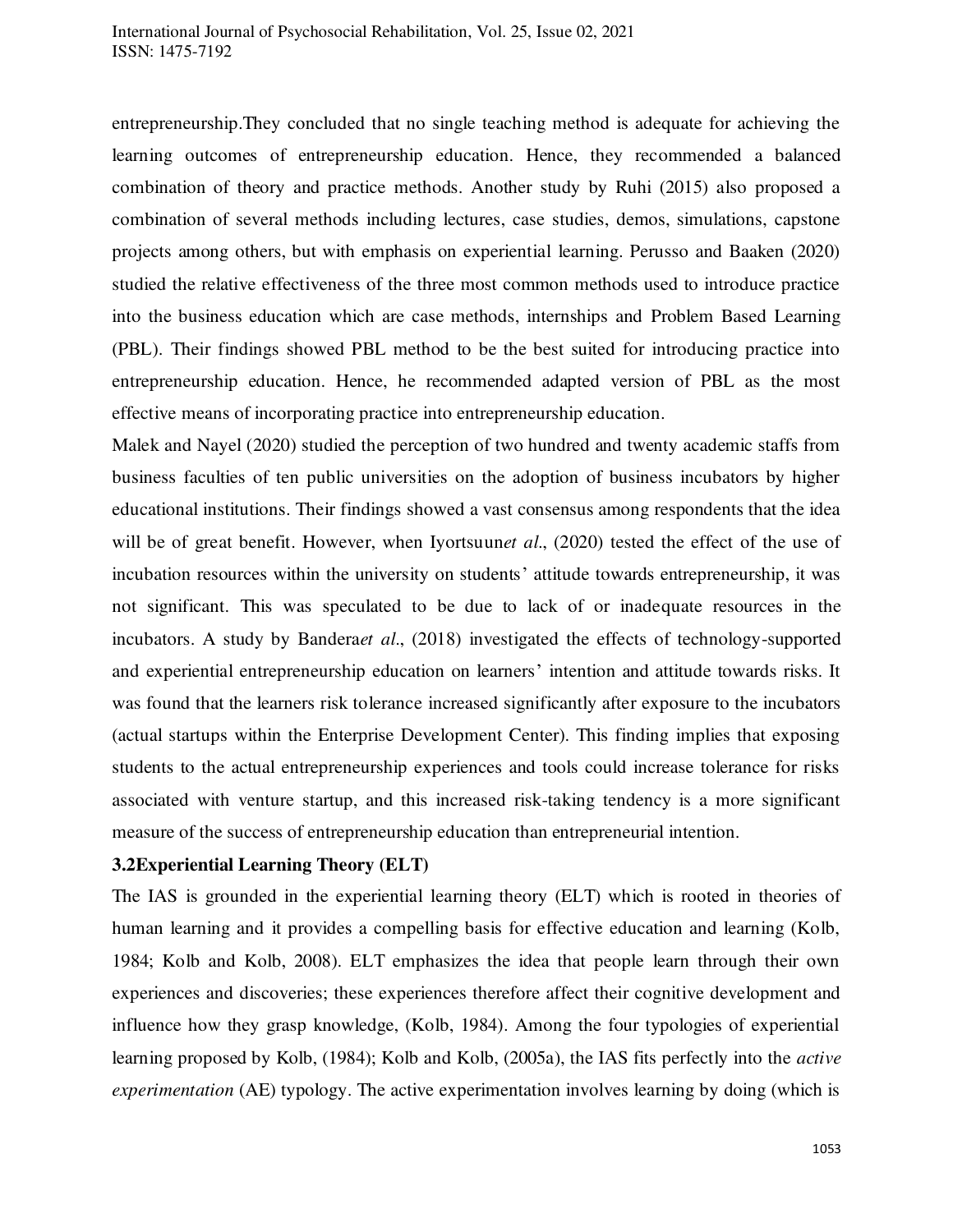exactly how IAS works) through actively interacting and experiencing the subject of study. This way, the learner adopts a practical approach towards learning based on what works in reality, instead of passively taking in information or observing a situation as is the case in most conventional entrepreneurship education contexts.

## **4. Methodology**

This is a conceptual study grounded in theories and concepts that are developed and tested through empirical research. The research design/approach adopted in this study is the Model approach for designing conceptual studies. This approach according to Jaakola (2020) entails developing a theoretical framework that explains and predictsrelationships between constructs.This approach also involvesidentifying new connections between phenomena, building of theoretical propositions that uncover newconstructs and/or connections between constructs, and explaining the reason behind the outcome from a sequence of events.This approach was chosen because the overall aim of the study is to develop a theoretical framework that explains and predictsrelationships between the concepts and theory reviewed in the study.

## **5. Adopting IAS as a Practice Component of Entrepreneurship Education Programmes**

Apparently, there is increasing number of studies attempting to proffer solution to the need for incorporating practice into business education with the aim of developing the necessary competencies for entrepreneurial success among business students. However, from the literatures reviewed, no study has presented and justified the adoption of *apprenticeship* (modeled after the IAS) as a practice component for entrepreneurship education programme; this is part of the original contribution of this study Thus, we argue that, the IAS provides a proven model which can be adopted as the *practice* component of entrepreneurship education programme in developing and less developed countries, towards improving the outcomes of entrepreneurship development programmes. However, given the limitations of the original IAS highlighted in table 1 earlier, we propose an adaptation of the IAS which is illustrated below in figure 3.

Figure 3: Illustrations of the proposed Adapted IAS model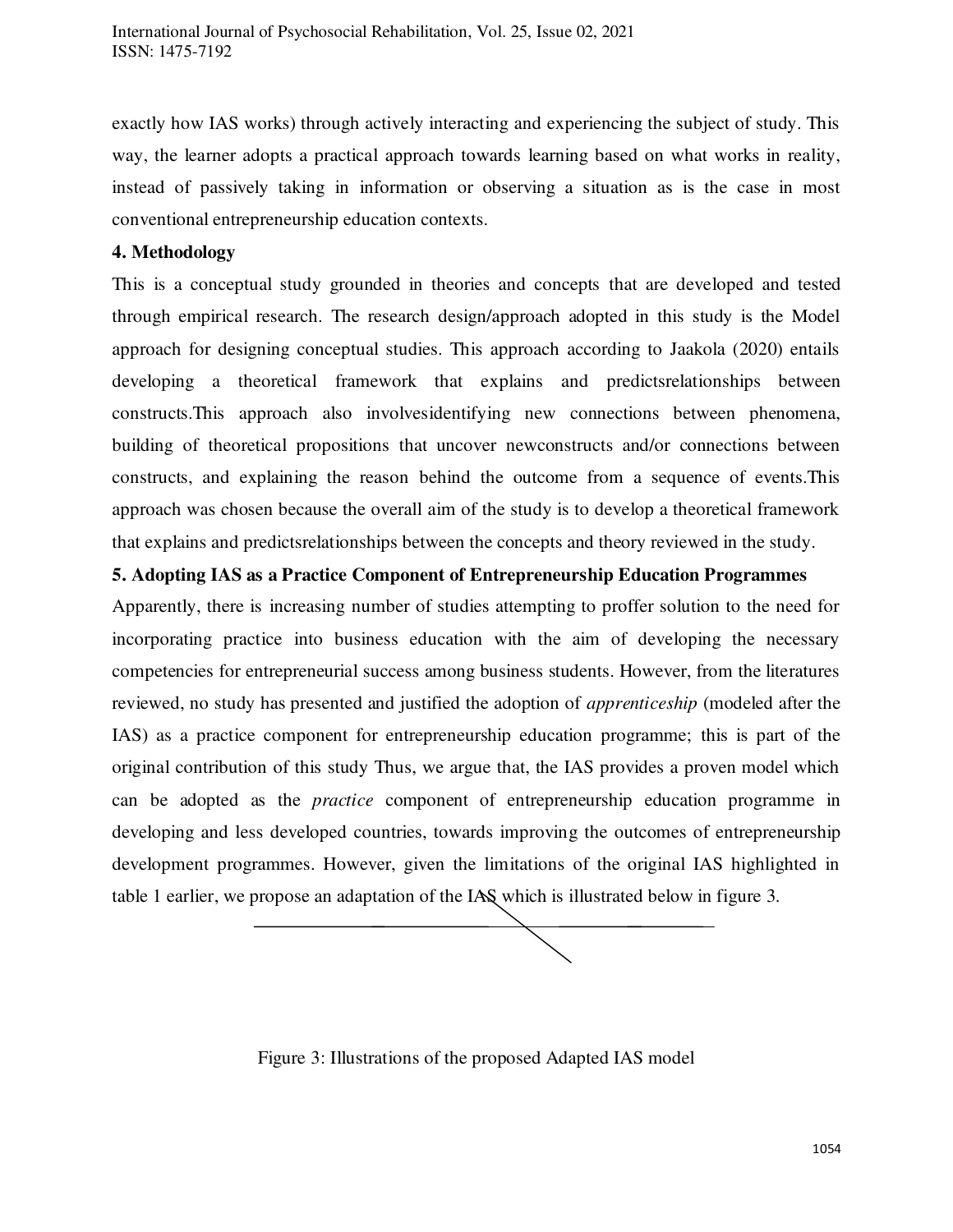International Journal of Psychosocial Rehabilitation, Vol. 25, Issue 02, 2021 ISSN: 1475-7192

## **5.1. Operationalisation of the Adapted IAS**

The model presented in Figure 4 below is an attempt to illustrate the operationalisation of the proposed adapted IAS and to show its potential impact on entrepreneurship education and practice. Unlike the original IAS model where the Adoption stage involves the master (i.e. the established businessman) going to his hometown to pick his relatives to be trained in business, in this adapted IAS model, students enrolled in the entrepreneurship programme at the HEI, will seek apprenticeship placement in a functional business of their choice after undergoing two years of rigorous entrepreneurship tutoring through lectures, case studies, PBL, etc. The practical component of the entrepreneurship programme will then be undertaken through apprenticeship in a real life business context; where they will learn by hands-on method (experiential learning) and under direct mentorship, just like in the original IAS model. Since this is an academic programme unlike the original IAS setting, the settlement stage will involve an evaluation element whereby the student-apprentice will be required to produce a business plan to be assessed based on feasibility, profitability, scalability and potential for job creation. This business plan along with a recommendation letter from the master, will serve as the basis for application for funding by the student-apprentice upon graduation. Unlike in YouWIN (a Nigerian government-initiated youth economic empowerment programme in form of a business plan competition) were funds were given to winners based on viability of business plans alone, under this adapted IAS model, the recommendation letter from the master will certify that the applicant has undergone a thorough training and has demonstrated capacity to start and run a venture successfully. The masters will not be *settling* (funding) the apprentices' ventures upon graduation like it is in the original IAS, rather, the government will fund the Graduate Enterprise Development Progamme (GEDP) and the startups that will emerge from it through a Graduate Enterprise Fund (GEF) – a fund set aside for the GEDP by the government.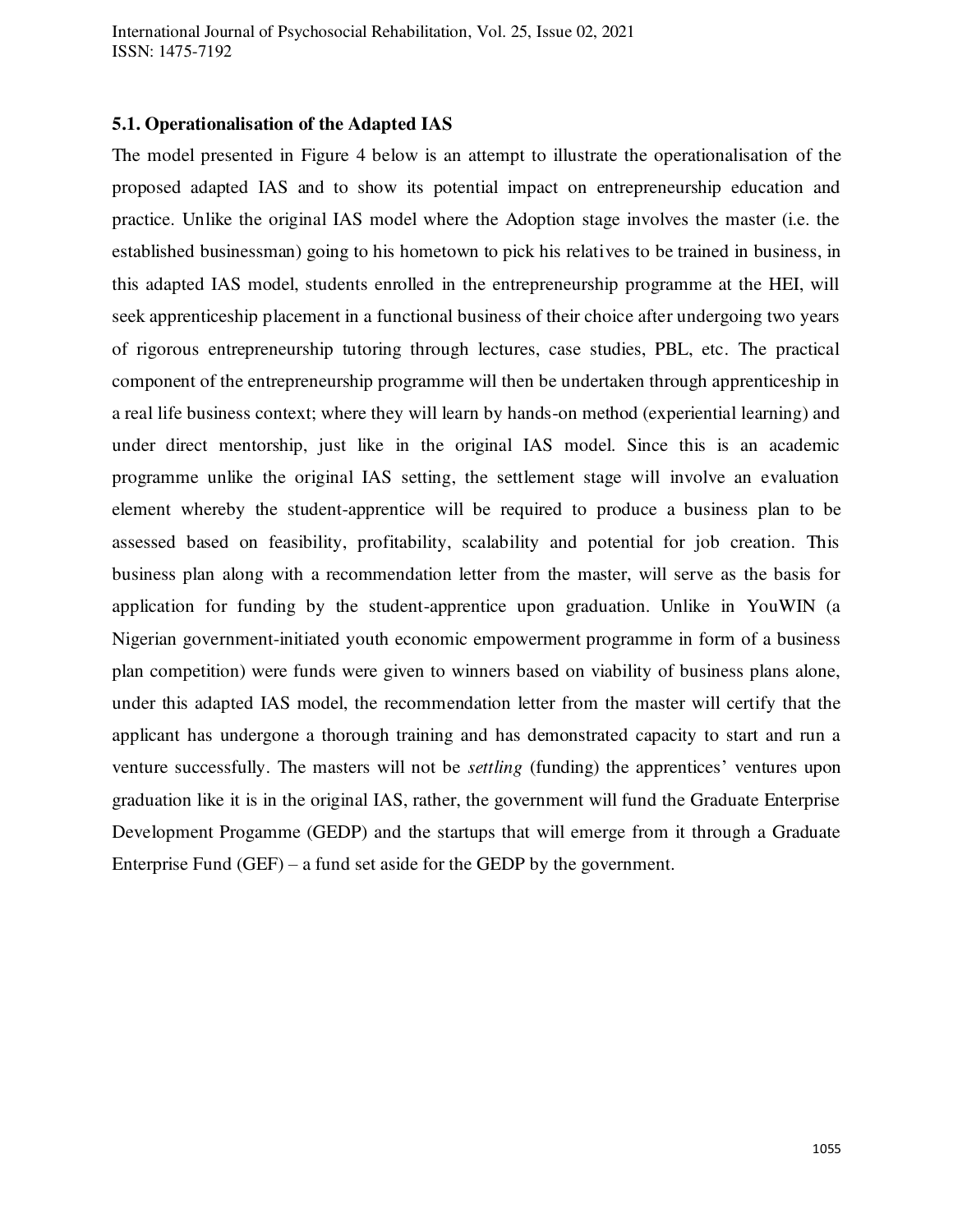International Journal of Psychosocial Rehabilitation, Vol. 25, Issue 02, 2021 ISSN: 1475-7192



Figure 4: A Conceptual model for the operationalisation of the proposed adapted IAS. The government adopted grants (free money), as a means for funding of the winning business plans under the failed YouWIN programme (Mckenzie (2019), however, under the proposed adapted IAS, instead of grants, loans will be used. The hard lesson from the failed YouWIN programme is that - free money is subject to abuse; apparently, most recipients of the grant under YouWIN never invested the money gotten in any business venture. Nevertheless, the terms of the loan should be flexible; it could be a loan with 5% interest rate per annum, no collateral (but applicant will provide a guarantor), and repayament period of up to 10years flexible plan. This way, the graduate entrepreneurs will not feel too relaxed (as it was with the beneficiaries of YouWIN), but at the same time, will not feel too pressured, to the point that they will be afraid to take risks or innovate in order to improve their business performances. Meanwhile, we suggest that, the students should get a monthly stipend equivalent to the current minimum wage in the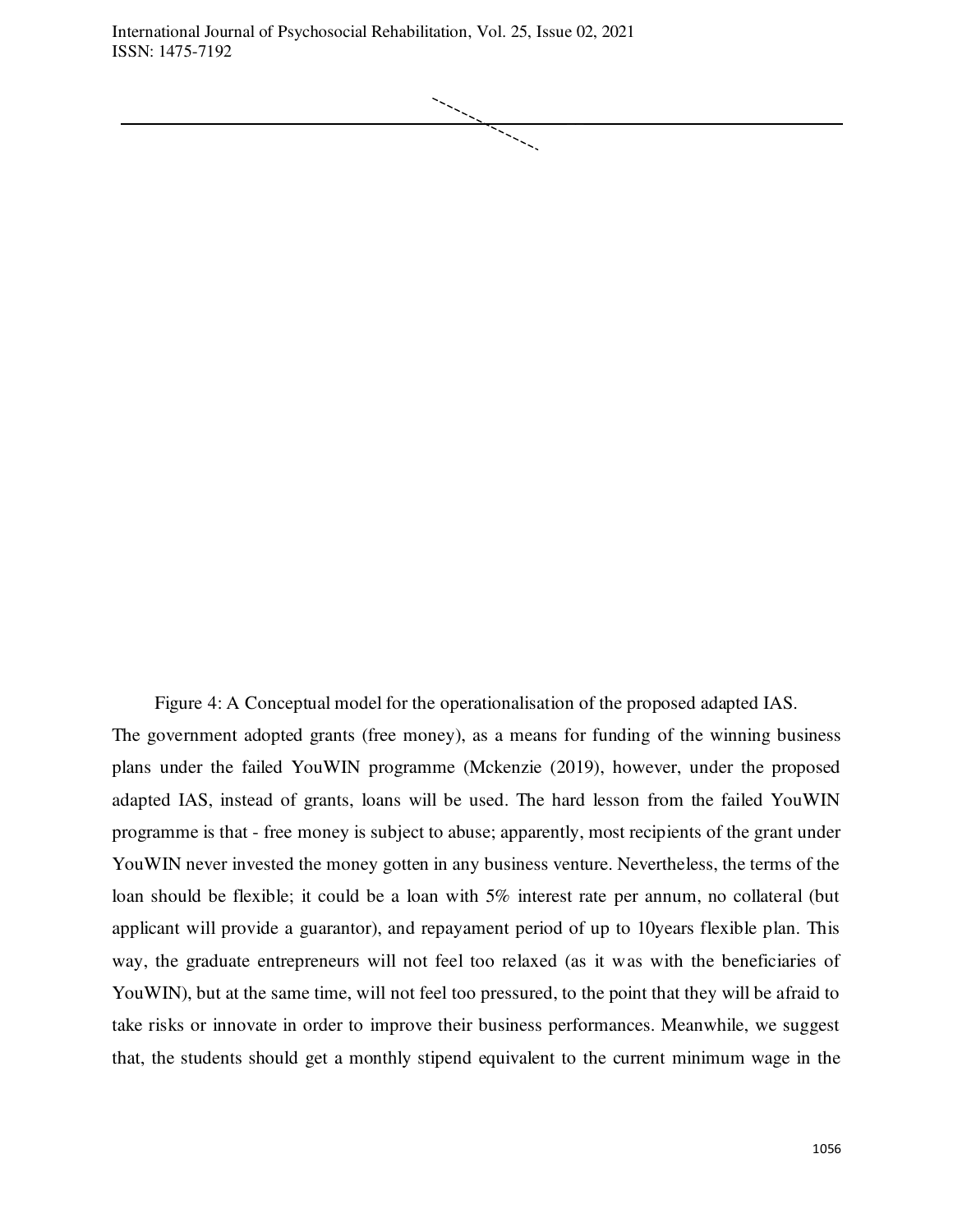country to support them during the apprenticeship period (as was done by the government during the SURE-P Graduate Internship Scheme (GIS).

We believe that this proposed model will result in the creation of higher number of thriving new startups which will grow into established businesses that will in turn serve as 'incubation' platforms for other entrepreneurship trainees, and so the cycle (similar to that of the original IAS) will emerge and continue endlessly.

## **5.2. Benefits of the Adapted IAS Model**

Our argument for adopting the IAS is not simply based on the observable evidence of its success, but also on grounded theory of learning (ELT) and emerging evidences from empirical studies in entrepreneurship education and IAS. Specifically, we propose the adoption of the adapted IAS as the practice component of entrepreneurship education in Nigeria and other emerging economies because:

- i. It significantly reduces rates of startup/business failures. Given the rigorous, hands-on training and direct mentorship involved in the incubation stage of the programme, failure rates are extremely low.
- ii. It is grounded in a proven learning theory (Experiential Learning Theory) which promotes *learning by doing.* Under this experiential learning model, the training is based on what works in a real life context, instead of passively taking in information or observing a situation as is the case in most conventional entrepreneurship education programmes.
- iii. There is overwhelming evidence of enduring successes in terms of new venture startups as well as jobs and wealth creation from the IAS; proving that the IAS is a very effective and sustainable model for job creation and poverty eradication.
- iv. Also, IAS form of apprenticeship is a superior (more effective) form of experiential learning when it comes to entrepreneurship education compared to other forms of experiential learning such as internships, PBL, simulations, etc.
- v. It is a highly scalable model for job and wealth creation.
- vi. It increase rate of business startups and facilitates national economic growth and development.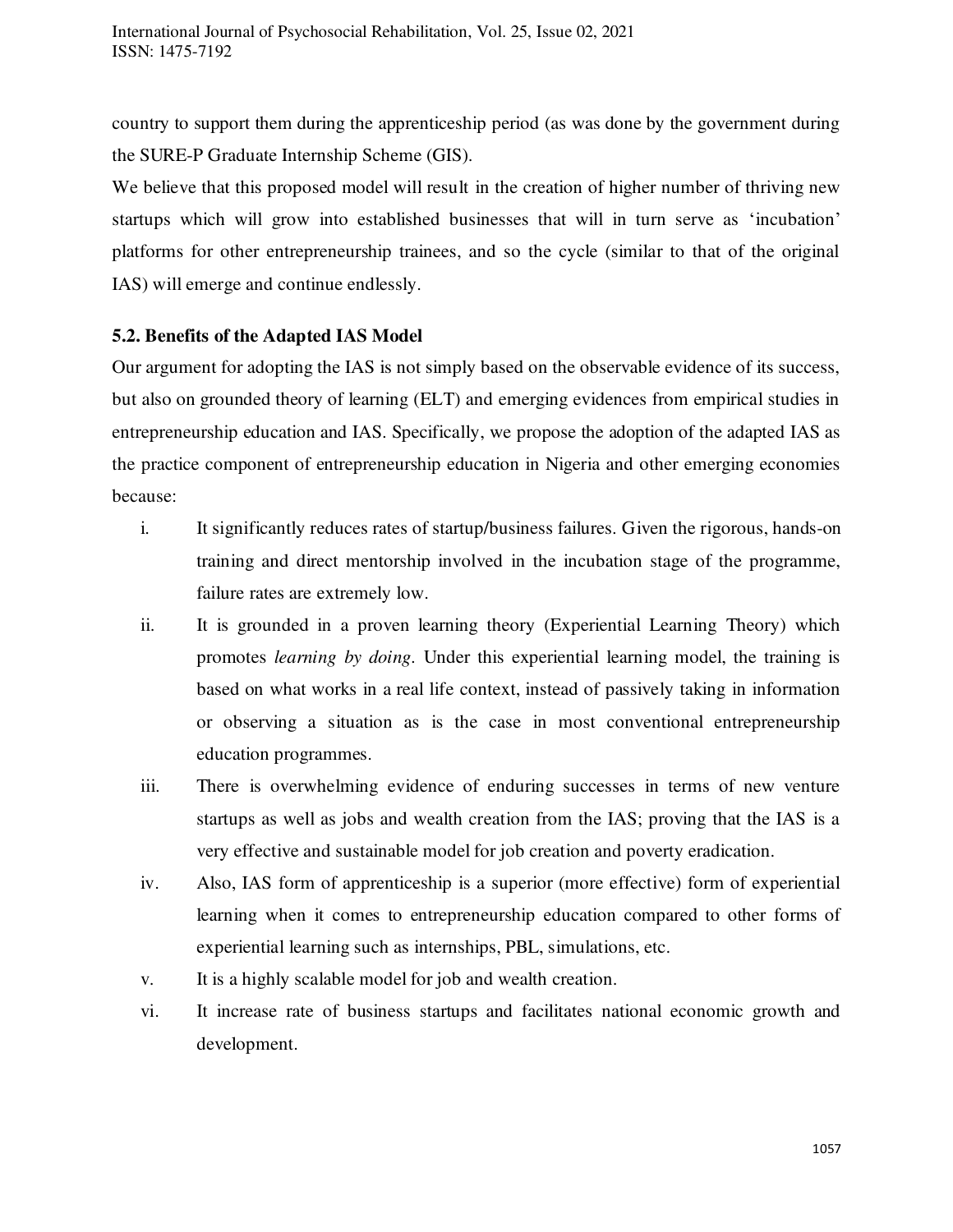- vii. It is useful not only for raising competent and confident entrepreneurs but also for developing *intrapreneurs* (i.e. employees who leverage entrepreneurial skills and thinking to seek out and exploit opportunities that could benefit their organisation).
- viii. It is replicable and usable in other disciplines or career paths where practical competencies are required for success.

## **6. Conclusion**

This study was undertaken to explore an alternative approach for enhancing the effectiveness of entrepreneurship education programmes in Nigeria as a panacea for the rising rate of youth unemployment and widespread poverty in the country. However, its recommendation offers useful insights which can be replicated and applied in other emerging economies with characteristics similar to those of Nigeria. From the review of the IAS, it is clear that the system provides a proven model which can be adapted and integrated as the *practice* component of entrepreneurship education programme so as to improve the outcomes of these programmes, leading to job and wealth creation as well as growth and development of the countries. Adopting the proposed adapted IAS as the practice component of entrepreneurship education programme in emerging economies will significantly reduce rates of startup failures, increase number of successful startups, enable greater number of job creation and catalyze general economic growth and development in the developing countries.

## **6.1. Implications for Entrepreneurship Education**

While different forms of practice component have been developed and integrated into entrepreneurship education programmes across different higher institutions of learning, the adapted IAS proposed in this study brings new dimensions, distinct from the form of *apprenticeship* presently used by some institutions, to the practical aspect of entrepreneurship education. Many studies as seen in the literatures have attributed the shortcoming of the entrepreneurship education programme in Nigeria to lack of relevant practical components among other factors. The adapted IAS proposed in this study is based on *learning-by-doing*  model and as such will be very effective in equipping the graduates with the entrepreneurial capabilities required to effectively harness the resources and opportunities in the environment towards employment creation, poverty alleviation and other related goals.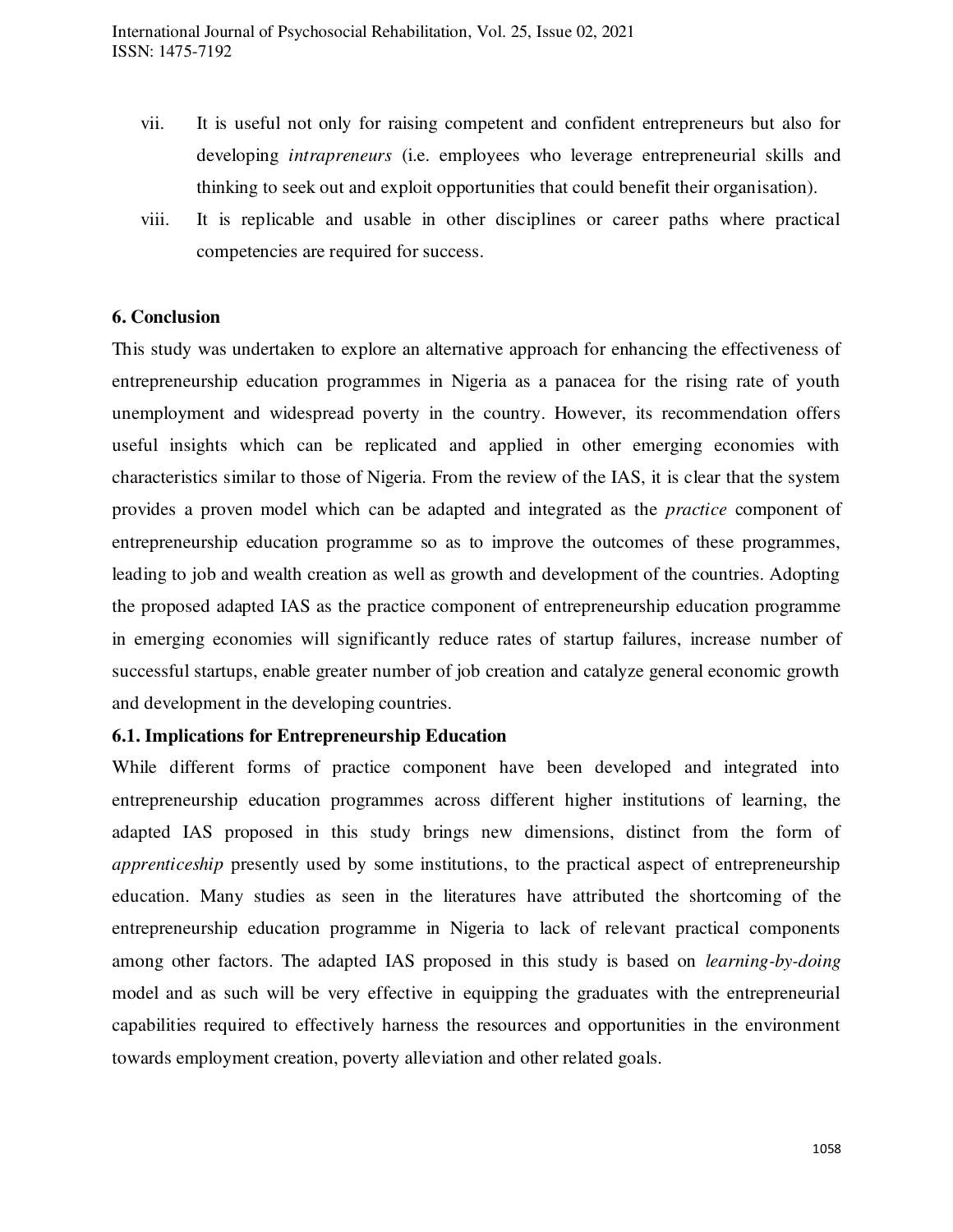International Journal of Psychosocial Rehabilitation, Vol. 25, Issue 02, 2021 ISSN: 1475-7192

#### **6.2. Implications for Policy and Practice**

Several entrepreneurship development policies and programmes have been introduced in the past without success. The Igbo ethnic group of Nigeria has developed, based on their cultural values, beliefs, practices and social construction of life, an entrepreneurship development model with remarkable evidences of success. While the practice may have been rooted in their social construction of life, the model is replicable and importantly, scalable for improved results if adapted. The proposed adapted IAS model can be adopted and integrated by the governments of emerging economies in the development of entrepreneuriship education programmes. This can significantly improve the outcomes of those programmes especially in terms of employment creation, poverty alleviation, and business outcomes. Further\more, the adapted IAS can be a platform for developing successful entrepreneurs who will transform the economy of the country for the better. This is because the proposed IAS can significantly reduce rate of business failures in the country; increase rate of business startups and facilitates national economic growth and development. Another important implication for practice is that it is a scalable model for job creation. It has been proven practically and through empirical studies some of which are sited in this paper, that the IAS is a proven model for job creation and the proposed adapted IAS has even higher potential for accelerated job creation. Also, the adapted IAS, is useful not only for raising competent and confident entrepreneurs but also for developing *intrapreneurs* (i.e. employees who leverage entrepreneurial skills and thinking to seek out and exploit opportunities that could benefit their organisation).

#### **6.3. Implications for Research**

This paper utilized secondary data to provide contextual evidence and to deepen understanding of how the Igbo Apprenticeship System (IAS) works and how it can be adapted and integrated as a practice component in entrepreneurship education programmes in emerging economies. There is need for an experimental study to test the proposed adapted IAS Model in a real institution of higher learning. This will help validate the position of this paper and also facilitate the adoption of the proposed IAS as a practice component for entrepreneurship education in emerging economies. There is also need for more empirical studies to corroborate or refute the findings of Ekesiobi and Dimnwobi (2020) as they seem to be the pioneers in attempting to empirically assess the effect of the IAS on business outcomes using treated and controlled groups.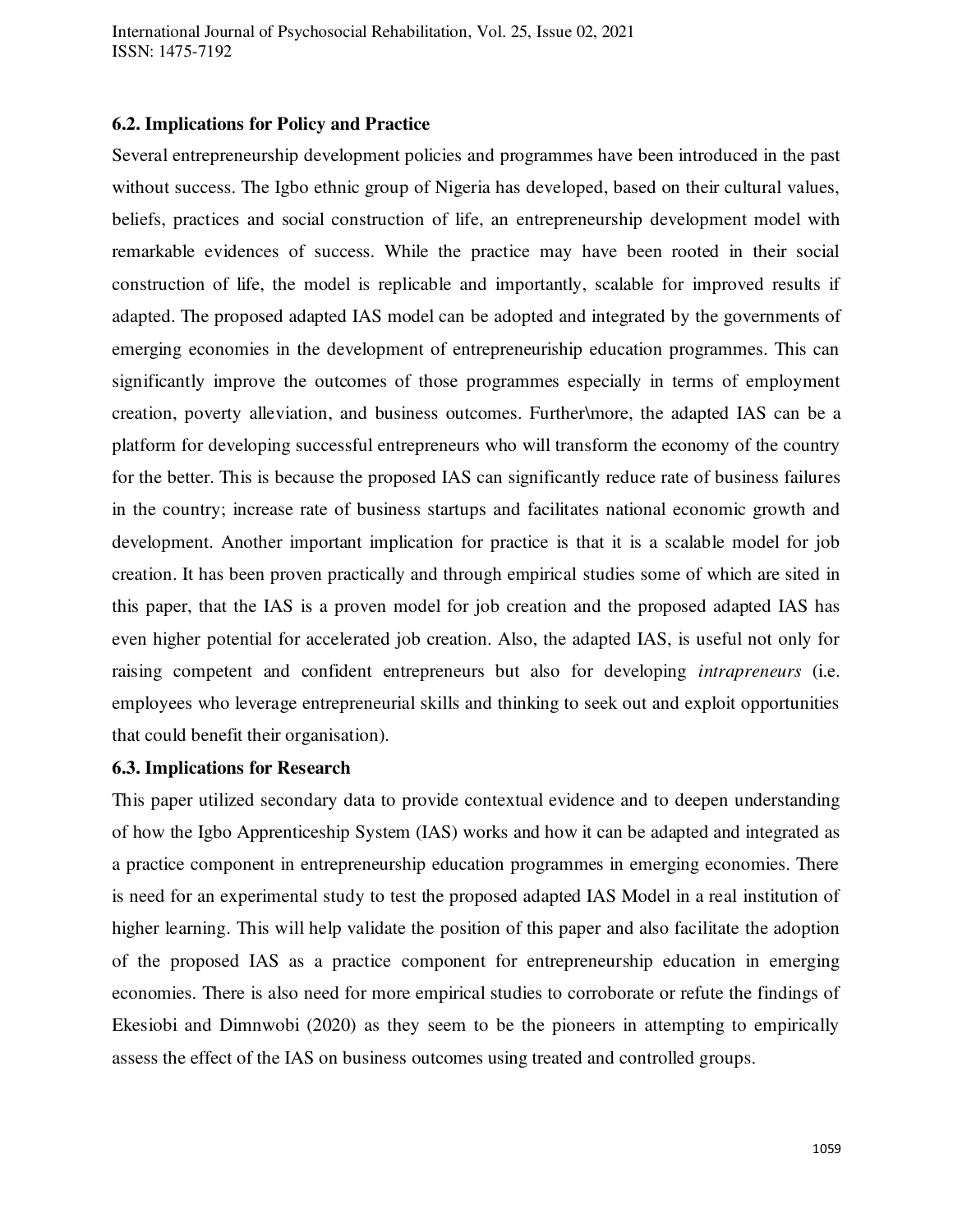## **References**

- 1. Ahmad, S. Z., Bakar, A. R. A. & Ahmad, N. (2018). An evaluation of teaching methods of entrepreneurship in hospitality and tourism programs. *The International Journal of Management Education*. 16 (2018) 14–25. [http://dx.doi.org/10.1016/j.ijme.2017.11.002.](http://dx.doi.org/10.1016/j.ijme.2017.11.002)
- 2. Aja, S. N. & Onoh, O.N. (2018). Evaluating Entrepreneurship Education Programme in Nigerian Universities for sustainable development. *Journal of Entrepreneurship Education*. Vol. 21. Issue 1. ISSN 1528-2651).
- 3. Aleke, M. (2018). The Igbo Apprenticeship System that builds wealth and started the incubation system. Available from [http://www.pulse.ng/gist/imu-ahia-the-igbo](http://www.pulse.ng/gist/imu-ahia-the-igbo-apprenticeship-system-that-hiulds-wealth-and-started-the-incubation-system/q50p344)[apprenticeship-system-that-hiulds-wealth-and-started-the-incubation-system/q50p344.](http://www.pulse.ng/gist/imu-ahia-the-igbo-apprenticeship-system-that-hiulds-wealth-and-started-the-incubation-system/q50p344) accessed on 4th January 2021.
- 4. Anderson, A. & Ronteau, S. (2017), "Towards an entrepreneurial theory of practice; emerging ideas for emerging economies", *Journal of Entrepreneurship in Emerging Economies,* Vol. 9 No. 2, pp. 110-120.
- 5. Ayatse, F. A. (2013). Driving Entrepreneurship Education in Nigeria: Issues and Challenges. International *Journal of Business and Management Review* Vol.1, No.4, pp.83-90.
- 6. Bandera, C., Collins, R. & Passerini, K. (2018). Risky business: Experiential learning, information and communications technology, and risk-taking attitudes in entrepreneurship education. The *International Journal of Management Education* 16, 224–238. [https://doi.org/10.1016/j.ijme.2018.02.006.](https://doi.org/10.1016/j.ijme.2018.02.006)
- 7. Chinweuba, G. E. & Ezeugwu, E. C. (2017). The Ontological foundation of the Igbo Entrepreneurship: An analytical investigation. *Journal of Philosophy, Culture and Religion.* Vol. 22, 2017. ISSN 2422-8443.
- 8. Cullen, U. (2019). Sociocultural factors as determinants of female entrepreneurs' business strategies. *Journal of Entrepreneurship in Emerging Economies* Vol. 12 No. 1, 2020 pp. 144-167 DOI 10.1108/JEEE-04-2019-0046.
- 9. Ekesiobi, C. & Dimnwobi, S. K. (2020). Economic assessment of the Igbo entrepreneurship model for entrepreneurial development in Nigeria: Evidence from clusters in Anambra State. AGDI Working Paper, No. WP/20/085. Accessed 26th February, 2021. Available at http://hdl.handle.net/10419/228062.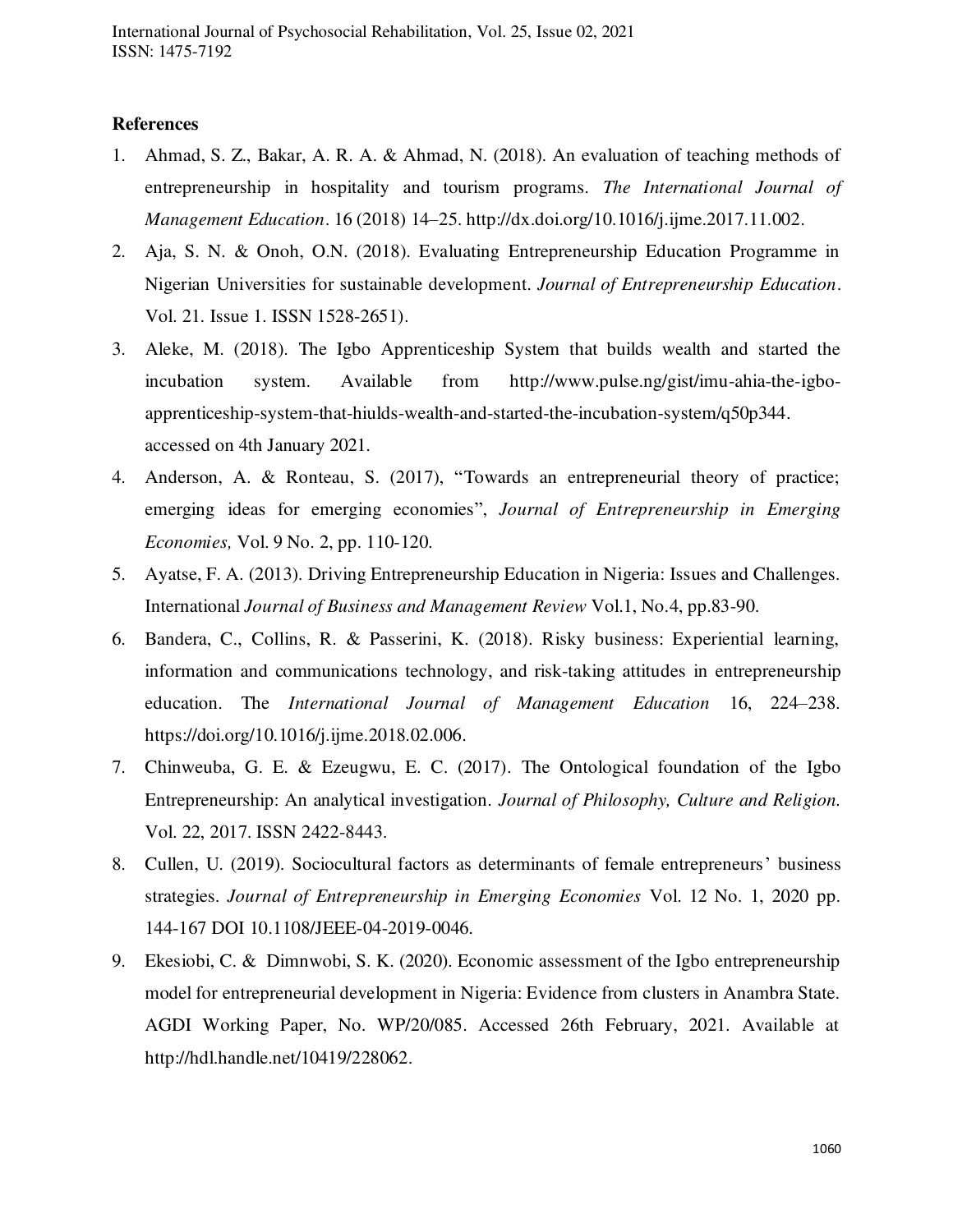- 10. Igwe, P. A., Newbery, R., Amoncar, N., White, G.R.T. & Madichie, N.O. (2018b), "Keeping it in the family: exploring Igbo ethnic entrepreneurial behaviour in Nigeria"*, International Journal of Entrepreneurial Behavior& Research,* Vol. 26 No. 1, pp. 34-53.
- 11. Isichei, E. (1976). A History of the Igbo People. London: The Macmillan Press. 9.
- 12. Iyortsuun, A. S., Goyit, M. G. & Dakung, R. J. (2020). Entrepreneurship education programme, passion and attitude towards self-employment. *Journal of Entrepreneurship in Emerging Economies* 2053-4604 DOI 10.1108/JEEE-11-2019-0170.
- 13. Jaakkola, E. (2020). Designing conceptual articles: four approaches. AMS Rev 10, 18–26. https://doi.org/10.1007/s13162-020-00161-0.
- 14. Kalu, O. (1978). Precarious vision: The African Perception of the World. O. Kalu (Ed.), African Cultural Development (pp. 28-41). Enugu: Fourth Dimension.
- 15. Kanu, I. A. (2019). Igwebuikeconomics: The Igbo Apprenticeship System for Wealth Creation. *African Journal of Arts and Humanities*. Vol. 5 No 4, July 2019. 2488-9210.
- 16. Klyver, K. and Foley, D. (2012), "Networking and culture in entrepreneurship", Entrepreneurship and Regional Development, Vol. 24 Nos 7/8, pp. 561-588.
- 17. Kolb, A. Y., & Kolb, D. A. (2005a). Learning styles and learning spaces: enhancing experiential learning in higher education. Academy of Management Learning and Education, 4, 193e212.
- 18. Kolb, A. Y., & Kolb, D. A. (2008). Experiential learning theory: a dynamic, holistic approach to management learning, education and development, in:handbook of management learning. Education and Development, 1e59. [http://dx.doi.org/10.4135/9780857021038.n3.](http://dx.doi.org/10.4135/9780857021038.n3)
- 19. Kolb, D. A. (1984). Experiential learning: Experience as the source of learning and development. Englewood Cliffs, NJ: Prentice Hall.
- 20. Malek, A., & Nayel, A. (2020). Revisiting the entrepreneurial ventures through the adoption of business incubators by higher education institutions. *The International Journal of Management Education* 21, 1472-8117. [https://doi.org/10.1016/j.ijme.2020.100419.](https://doi.org/10.1016/j.ijme.2020.100419)
- 21. Maliga, S. (2013), Igbos Dominate Economically in Lagos because Yoruba's are lazy, October 11, 2013. Available at elombah.com.
- 22. Mckenzie, D. (2019), Predicting entrepreneurial success is hard: Evidence from a business plan competition in Nigeria. *Journal of Development Economics.* Vol. 141. https://doi.org/10.1016/j.jdeveco.2019.07.002.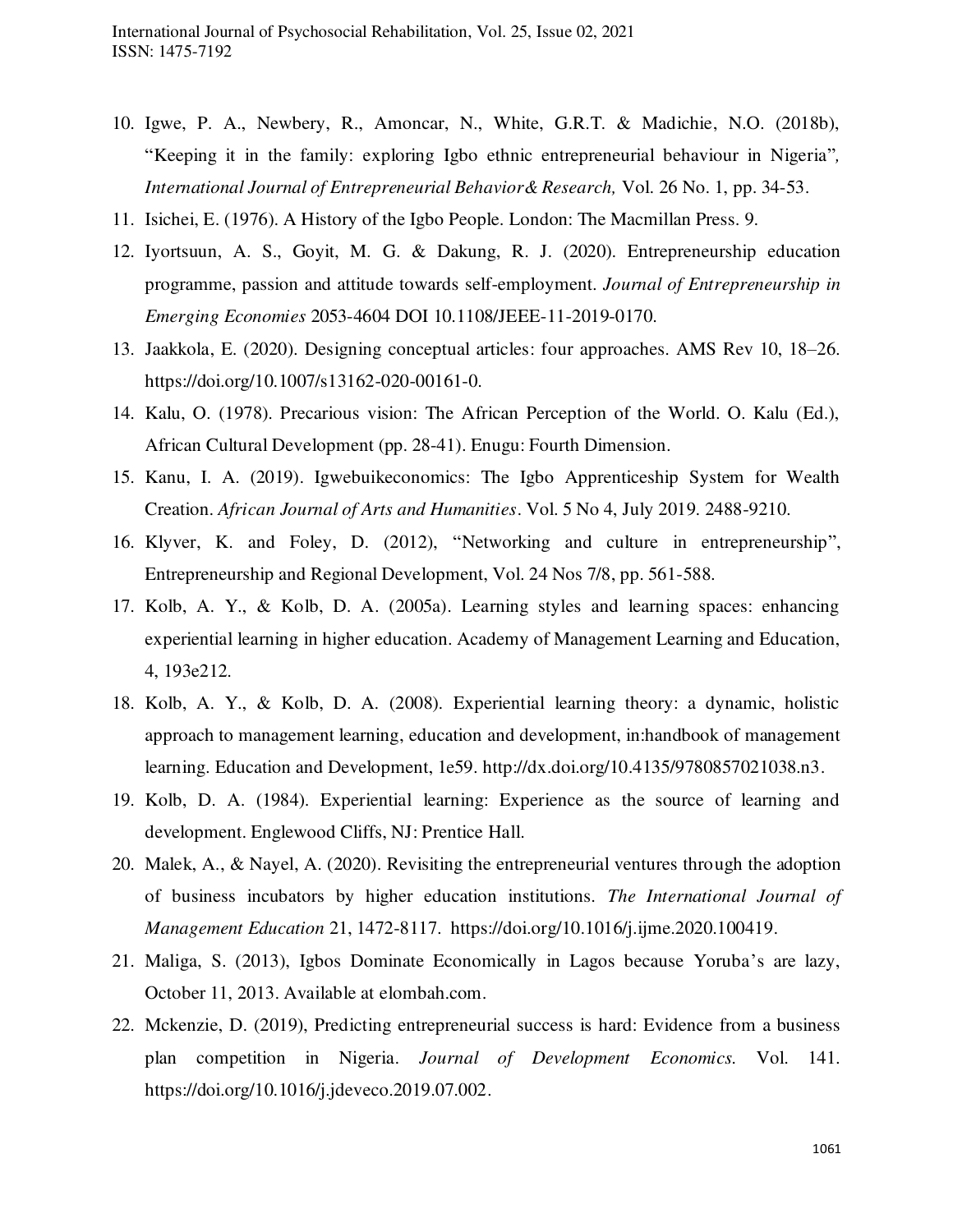- 23. Moses, C., Oluyomi, O. O. S., Oludayo, O. A. M., & Uzoma, A. (2015). Entrepreneurship Education and Poverty Alleviation: Impact Analysis of Covenant University Graduate between 2006-2013. Paper presented at the International Conference on African Development Issues (CU-ICADI) 2015.
- 24. NBS, 2019). 2019 Poverty and Inequality in Nigeria: Executive Summary. Available from [www.nigerianstat.gov.ng](http://www.nigerianstat.gov.ng/) Accessed on 6th January, 2021.
- 25. NBS, 2020). Labor Force Statistics: Unemployment and Underemployment Report. Available from [www.nigerianstat.gov.ng](http://www.nigerianstat.gov.ng/) Accessed on 5th January, 2021.
- 26. Ndubuisi, E. (2019). The Major Defects in Igbo Apprenticeship System. Available from [www.tekedia.com/the-major-defects-in-igbo-apprenticeship.](http://www.tekedia.com/the-major-defects-in-igbo-apprenticeship) accessed on 26th December, 2020.
- 27. Neuwirth, R. (2018). The age-old sharing economics of Africa and why we should scale them. TED Talk. Available from: [www.tekedia.com/the-major-defects-in-igbo](http://www.tekedia.com/the-major-defects-in-igbo-apprenticeship)[apprenticeship.](http://www.tekedia.com/the-major-defects-in-igbo-apprenticeship) accessed 26th Dec. 2020.
- 28. Njokwu, E. E. (1990). The Igbos of Nigeria:Ancient rites, changes and survival. New York: Edwin Mellen.
- 29. Nwala, T. U. (1998). Igbo Philosophy . Lagos: Literained Publications.
- 30. Obunike, C. (2016), "Induction strategy of Igbo entrepreneurs and micro-business success: a study of household equipment line, main market Onitsha, Nigeria", Acta Univ. Sapientiae, Economics and Business, Vol. 4, pp. 43-65.
- 31. Oguejiofor, O. (2010). Globalisation and the Resilience of the traditional paradigms: The case of the Igbo of Nigeria. (pp. 15-25). Anambra: Rex Charlse and Patrick.
- 32. Okoli, N. & Allahna, E. J. (2014). Entrepreneurship Education from pre-Colonial to Postindependent Nigeria. Merit Research Journal of Education and Review (ISSN: 2350-2282) Vol. 2(10) pp. 252-256, October, 2014Available http://www.meritresearchjournals.org/er/index.htm.
- 33. Okoro, C. (2018). What makes the Igbo apprenticeship thick and critical considerations before taking it mainstream. Available from <http://techpoint.africa/2018/11/07/igbo=apprenticeship-system-for-startups>accessed on 14th January 2021.